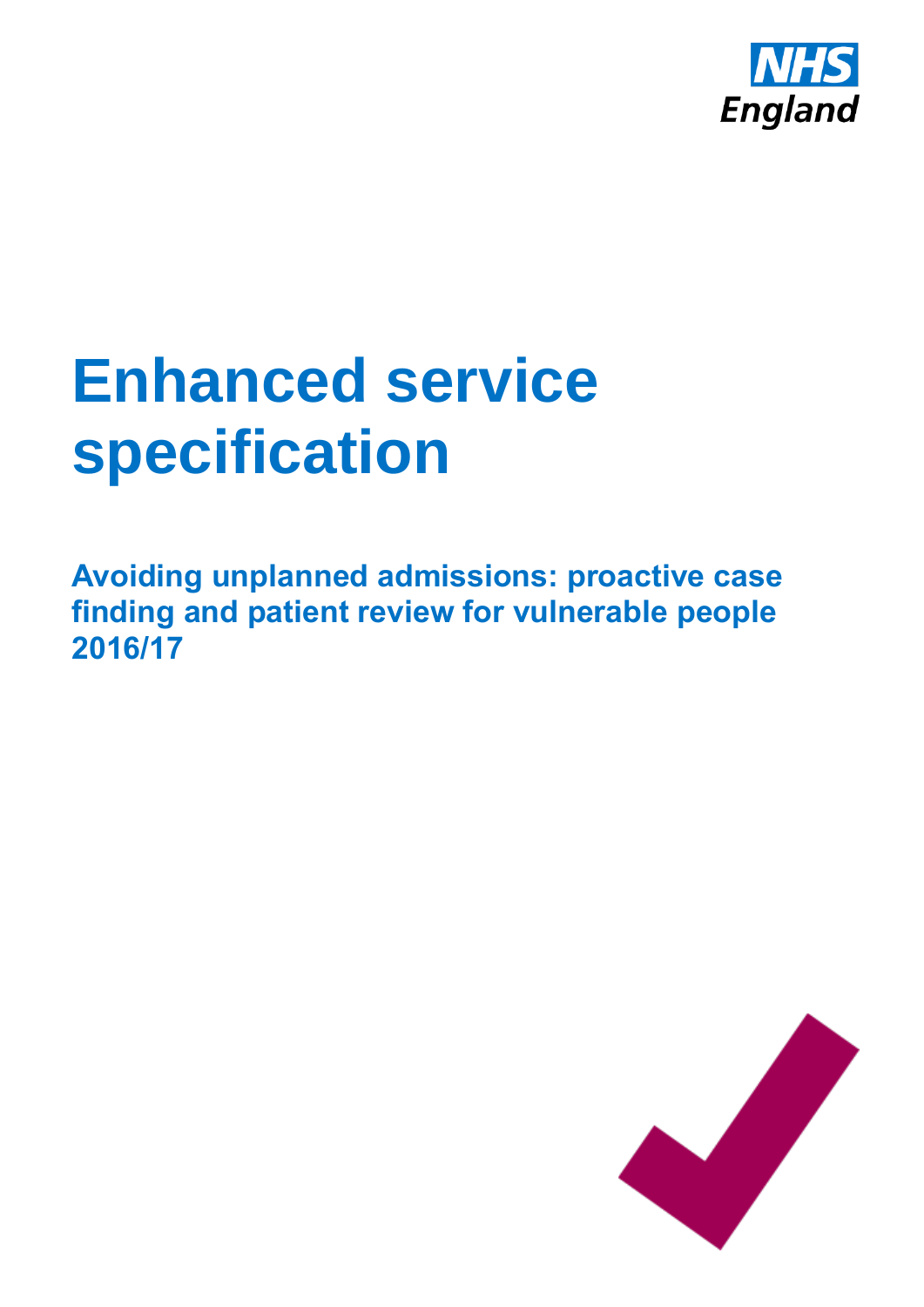#### **NHS England INFORMATION READER BOX**

| <b>Directorate</b> |                                 |                               |
|--------------------|---------------------------------|-------------------------------|
| Medical            | <b>Commissioning Operations</b> | Patients and Information      |
| <b>Nursing</b>     | Trans. & Corp. Ops.             | <b>Commissioning Strategy</b> |
| Finance            |                                 |                               |
|                    |                                 |                               |

| <b>Publications Gateway Reference:</b>       | 05059                                                                                                                                                                                                                                                                                                                                                                                                                                                                                                                                                                                                                                                           |  |
|----------------------------------------------|-----------------------------------------------------------------------------------------------------------------------------------------------------------------------------------------------------------------------------------------------------------------------------------------------------------------------------------------------------------------------------------------------------------------------------------------------------------------------------------------------------------------------------------------------------------------------------------------------------------------------------------------------------------------|--|
| <b>Document Purpose</b>                      | Guidance                                                                                                                                                                                                                                                                                                                                                                                                                                                                                                                                                                                                                                                        |  |
| <b>Document Name</b>                         | Enhanced Service Specification - Avoiding unplanned admissions:<br>proactive case finding and patient review for vulnerable people<br>2016/17                                                                                                                                                                                                                                                                                                                                                                                                                                                                                                                   |  |
| Author                                       | <b>NHS England</b>                                                                                                                                                                                                                                                                                                                                                                                                                                                                                                                                                                                                                                              |  |
| <b>Publication Date</b>                      | March 2016                                                                                                                                                                                                                                                                                                                                                                                                                                                                                                                                                                                                                                                      |  |
| <b>Target Audience</b>                       | NHS England Regional Directors, NHS England Directors of<br>Commissioning Operations, GPs                                                                                                                                                                                                                                                                                                                                                                                                                                                                                                                                                                       |  |
| <b>Additional Circulation</b><br>List        |                                                                                                                                                                                                                                                                                                                                                                                                                                                                                                                                                                                                                                                                 |  |
| <b>Description</b>                           | All GMS practices are expected to provide essential and those<br>additional services they are contracted to provide to all their patients.<br>This Enhanced Service (ES) specification outlines more specialised<br>services to be provided. The specification of this service is designed to<br>cover the enhanced aspects of clinical care, all of which are beyond the<br>scope of essential services. No part of the specification by commission,<br>omission or implication defines or redefines essential or additional<br>services.<br>This Enhanced Service is directed at GP practices delivering<br>vaccination and immunisation services in England. |  |
| <b>Cross Reference</b>                       | N/A                                                                                                                                                                                                                                                                                                                                                                                                                                                                                                                                                                                                                                                             |  |
| <b>Superseded Docs</b><br>(if applicable)    | N/A                                                                                                                                                                                                                                                                                                                                                                                                                                                                                                                                                                                                                                                             |  |
| <b>Action Required</b>                       | Regions, clinical commissioning groups (CCGs) and contractors taking<br>part should ensure they have read and understood the document                                                                                                                                                                                                                                                                                                                                                                                                                                                                                                                           |  |
| <b>Timing / Deadlines</b><br>(if applicable) | N/A                                                                                                                                                                                                                                                                                                                                                                                                                                                                                                                                                                                                                                                             |  |
| <b>Contact Details for</b>                   | Mark Brodigan                                                                                                                                                                                                                                                                                                                                                                                                                                                                                                                                                                                                                                                   |  |
| further information                          | Senior Programme Manager GP contracts                                                                                                                                                                                                                                                                                                                                                                                                                                                                                                                                                                                                                           |  |
|                                              | Quarry House                                                                                                                                                                                                                                                                                                                                                                                                                                                                                                                                                                                                                                                    |  |
|                                              | Quarry Hill                                                                                                                                                                                                                                                                                                                                                                                                                                                                                                                                                                                                                                                     |  |
|                                              | LS27UE                                                                                                                                                                                                                                                                                                                                                                                                                                                                                                                                                                                                                                                          |  |
|                                              | england.gpcontracts@nhs.net                                                                                                                                                                                                                                                                                                                                                                                                                                                                                                                                                                                                                                     |  |
|                                              | http://www.england.nhs.uk/commissioning/gp-contract/                                                                                                                                                                                                                                                                                                                                                                                                                                                                                                                                                                                                            |  |
| <b>Document Status</b>                       |                                                                                                                                                                                                                                                                                                                                                                                                                                                                                                                                                                                                                                                                 |  |

This is a controlled document. Whilst this document may be printed, the electronic version posted on the intranet is the controlled copy. Any printed copies of this document are not controlled. As a controlled document, this document should not be saved onto local or network drives but should always be accessed from the intranet.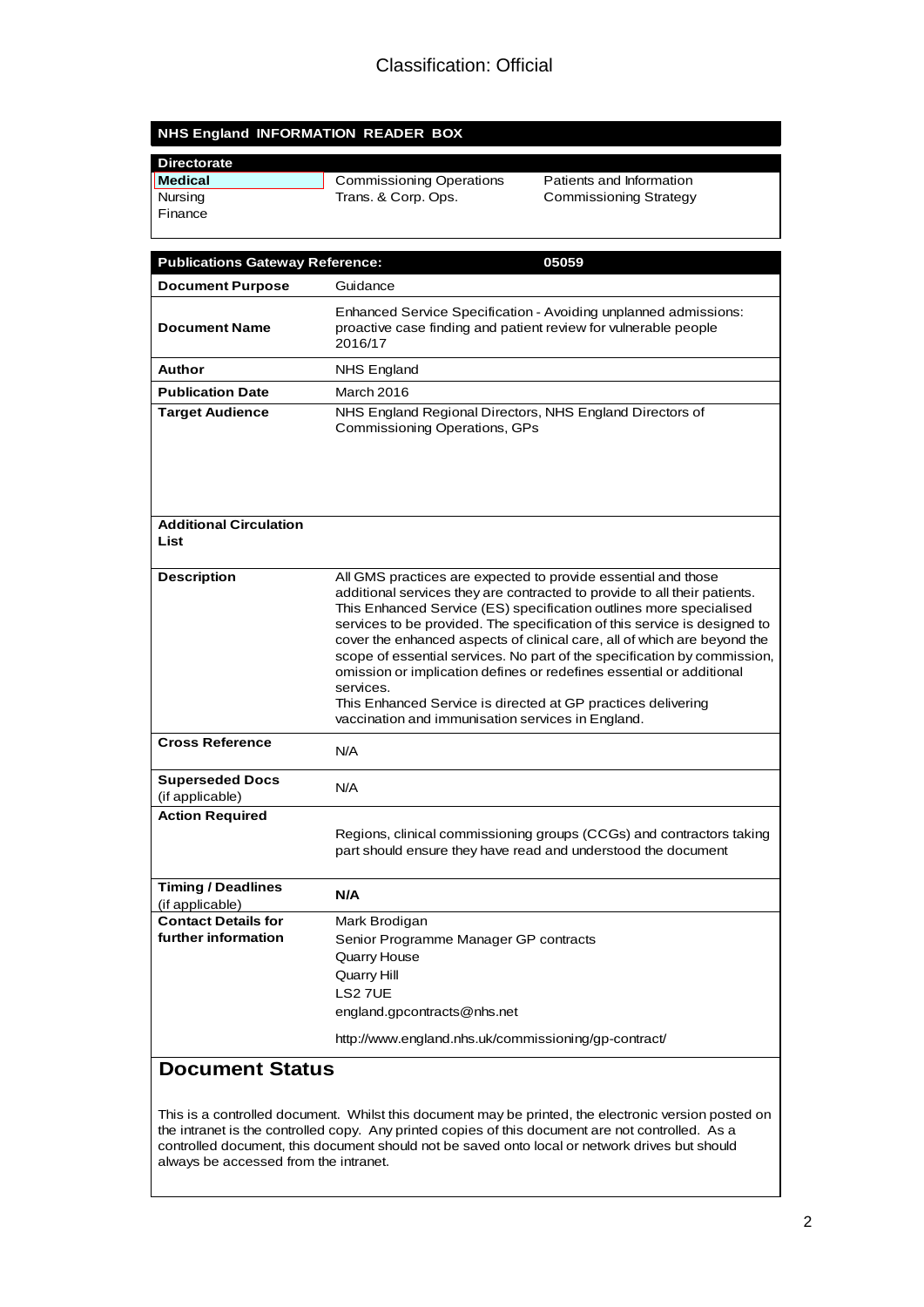## **Enhanced service specification**

#### **Avoiding unplanned admissions: proactive case finding and patient review for vulnerable people**

Version number: 1

First published: 07/04/2016

Prepared by: NHS England

Classification: Official

Gateway publication reference: 05059

Equalities and Health Inequalities Statement:

"Promoting equality and addressing health inequalities are at the heart of NHS England's values. Throughout the development of the policies and processes cited in this document, we have

- Given due regard to the need to eliminate discrimination, harassment and victimisation, to advance equality of opportunity, and to foster good relations between people who share a relevant protected characteristic (as cited under the Equality Act 2010) and those who do not share it;
- Given regard to the need to reduce inequalities between patients in access to, and outcomes from, healthcare services and in securing that services are provided in an integrated way where this might reduce health inequalities."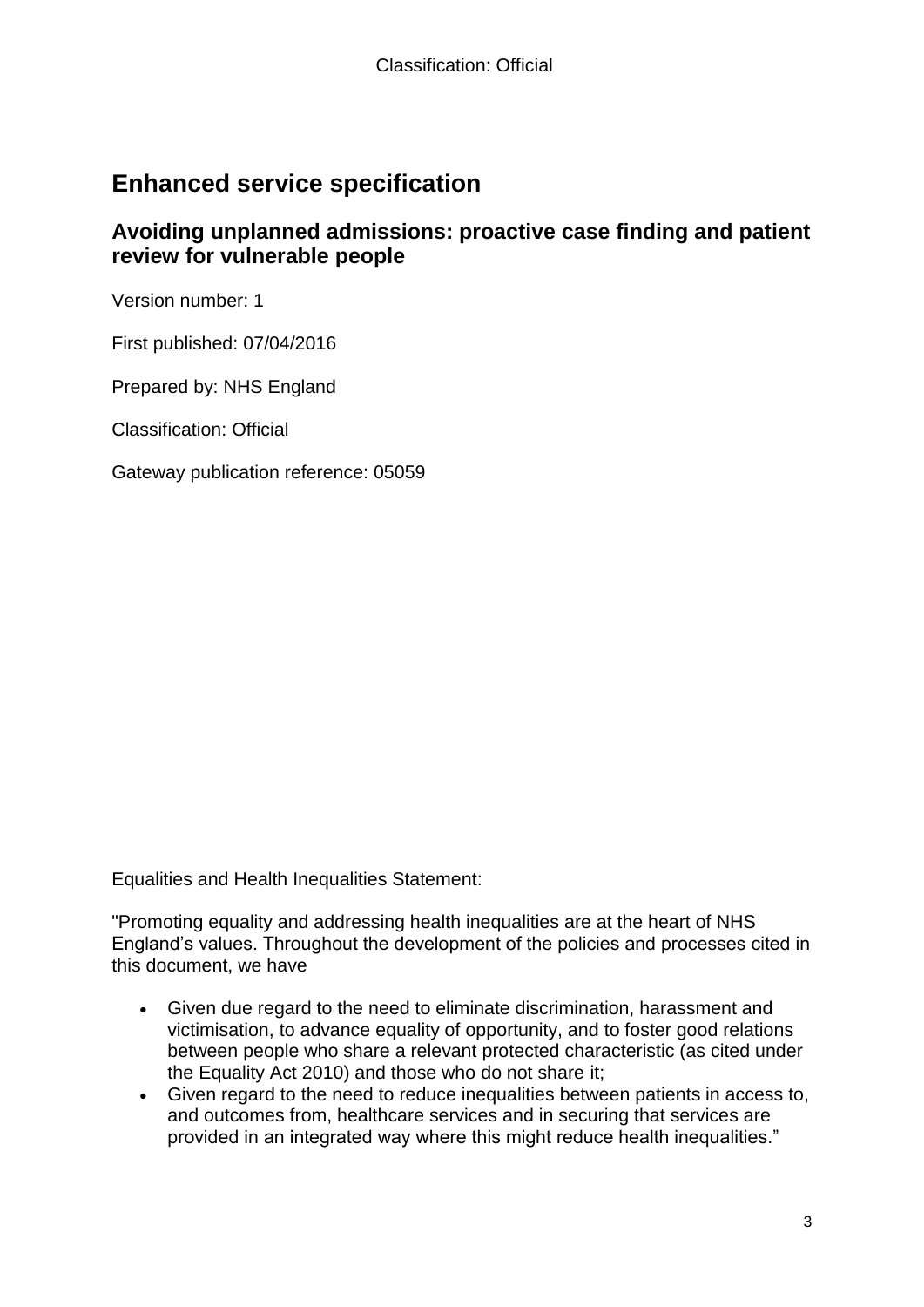## **Contents**

Avoiding unplanned admissions: proactive case finding and patient review for

| Annex B: Administrative provisions relating to payments under the  |  |
|--------------------------------------------------------------------|--|
| enhanced service for avoiding unplanned admissions: proactive case |  |
|                                                                    |  |

**Please be aware that all aspects of this service specification outline the requirements for this programme. As such, commissioners and practices should ensure they have read and understood all sections of this document as part of the implementation of this programme.** 

**Practices are advised that to ensure they receive payment, particular attention should be paid to the payment and validation terms and ensure they understand which Read codes are required to ensure payment.**

**Other formats of this document are available on request. Please send your** 

**request to** [england.gpcontracts@nhs.net](mailto:england.gpcontracts@nhs.net)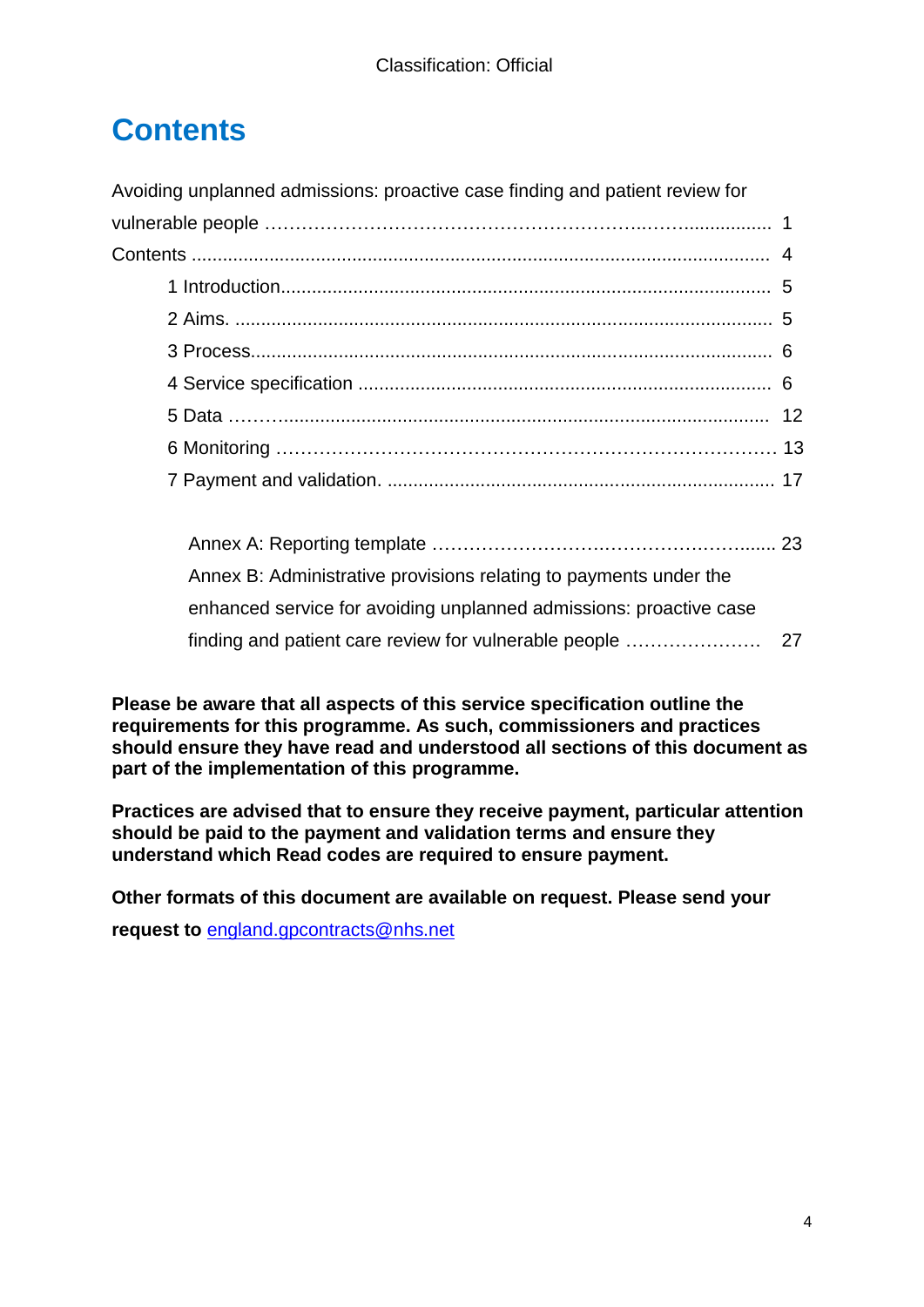## <span id="page-4-0"></span>**Introduction**

- 1.1 This enhanced service (ES) is designed to help reduce avoidable unplanned admissions by improving services for vulnerable patients and those with complex physical or mental health needs, who are at high risk of hospital admission or re-admission. The ES should be complemented by whole system commissioning approaches to enable outcomes of reducing avoidable unplanned admissions.
- 1.2 The ES will commence on 1 April 2016 for one year, subject to review.
- 1.3 This ES is agreed between NHS Employers (on behalf of NHS England) and the British Medical Association (BMA) General Practitioners Committee (GPC). CCGs will be involved in supporting GP practices to deliver this  $ES<sup>1</sup>$ .

## <span id="page-4-1"></span>**2 Aims**

- 2.1 The aims of this ES in 2016/17 are to provide more personalised support to patients most at risk of unplanned admission, readmission and A&E attendances to help them better manage their health. In order to assist in achieving this overall aim, the service encourages GP practices to:
	- a. increase practice availability via timely telephone access;
	- b. identify patients who are at high risk of avoidable unplanned admissions, establish a minimum two per cent case management register and proactively manage these patients;
	- c. develop personalised care plans with any new patients on the case management register or, for all patients already on the register undertaking at least one care review in the last 12 months. The development or review of care plans will be undertaken with the patient and where applicable, their carer.
	- d. review and improve the hospital discharge process for patients on the register and co-ordinate delivery of care;
	- e. undertake internal practice reviews of emergency admissions and A&E attendances.

<span id="page-4-2"></span><sup>1</sup>  $1$  CCGs will be involved in supporting GP practices to deliver this ES if they are not the commissioner.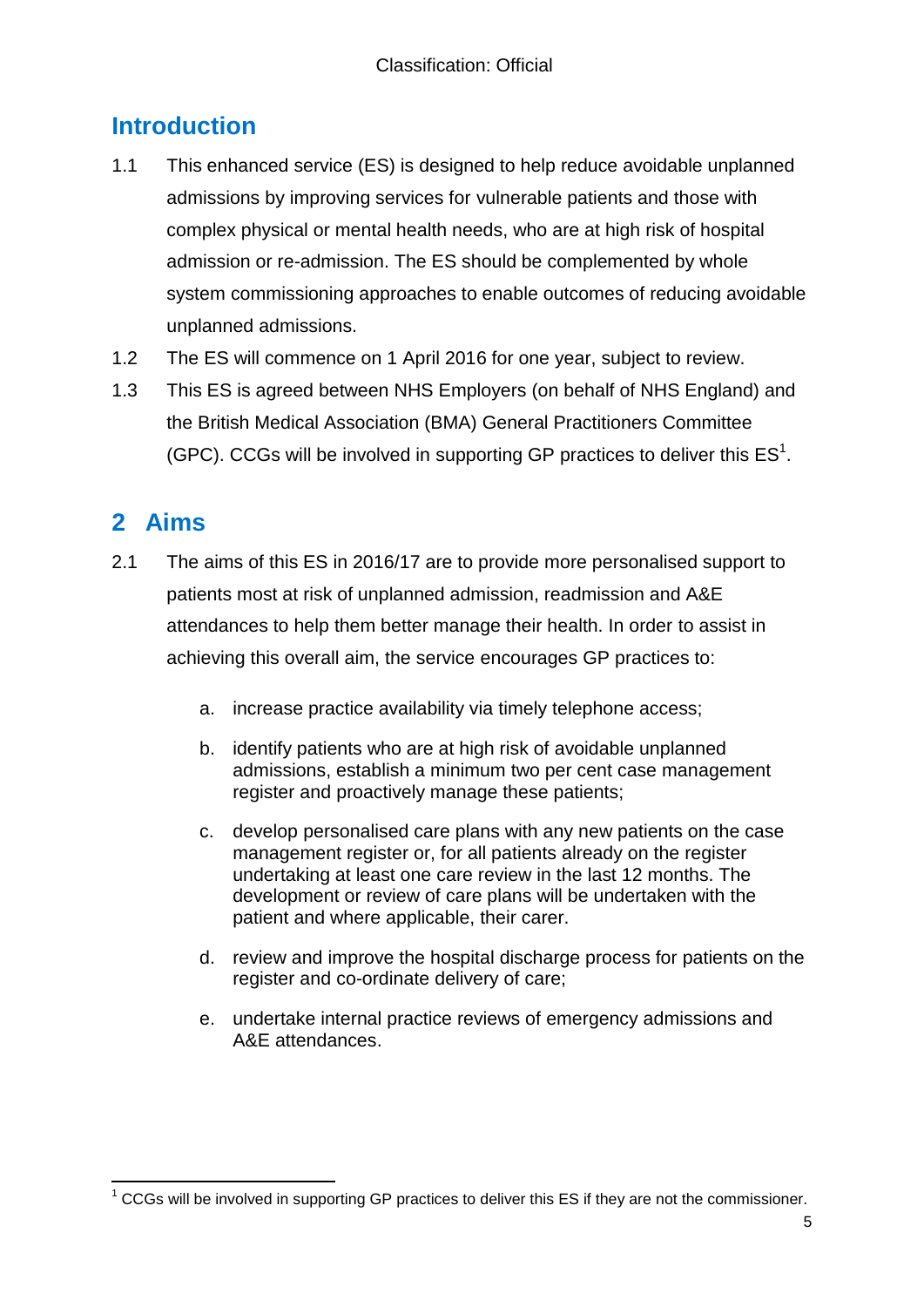#### **3 Process**

- 3.1 Commissioners will invite GP practices to participate in this ES before 30 April 2016. GP practices wishing to participate will be required to sign up to it by no later than 30 June 2016. GP practices signing up to this service will be signing up to all components. The agreement should be recorded in writing with their commissioner.
- 3.2 Payment and activity recording will be managed by the Calculating Quality Reporting Service (CQRS) and the General Practice Extraction Service (GPES)<sup>2</sup>. Practices are required to sign-up to CQRS at the same time they accept the offer to participate in the ES – no later than 30 June 2016<sup>3</sup>.
- 3.3 GP practices signing up to this ES by 30 June 2016 will qualify for the component one payment set out in the payment and validation section.

## <span id="page-5-0"></span>**4 Service specification<sup>4</sup>**

- 4.1 The requirements for GP practices participating in this ES cover five areas and are as follows in this section:
	- a. Practice availability
		- i. The GP practice will provide timely telephone access via an exdirectory or by-pass number to ambulance staff and A&E clinicians to support decisions about hospital transfers and admissions relating to any patient on their registered list<sup>5</sup>. This could, for example, be done by providing different extension options to callers, as long as this gets the caller straight through to the GP practice as a priority call. Where an ambulance staff member or A&E clinician specifically ask to speak to a clinician in the GP practice, then they should be enabled to do so whenever practically possible. Access should be within a suitable timeframe, recognising that the query being raised relates to whether or not to transfer or admit a patient to hospital i.e. it may be immediate within an hour or same day. The commissioner will be required to compile a list of all the by-pass or ex-directory telephone numbers for GP practices participating in the ES and share it with relevant ambulance staff and A&E clinicians.

 $2$  Further guidance relating to CQRS and GPES will be provided by HSCIC when services are updated.

<sup>&</sup>lt;sup>3</sup> Practices must sign up to CQRS in order for payment to be calculated and processed.

<sup>4</sup> Commissioners and practices should ensure they have read an understood all sections of this document as part of the implementation of this programme and to ensure accurate payment.

<sup>&</sup>lt;sup>5</sup> This number is only to be used when ambulance staff and A&E clinicians require support from a patient's practice in making decisions about transferring or admitting patients.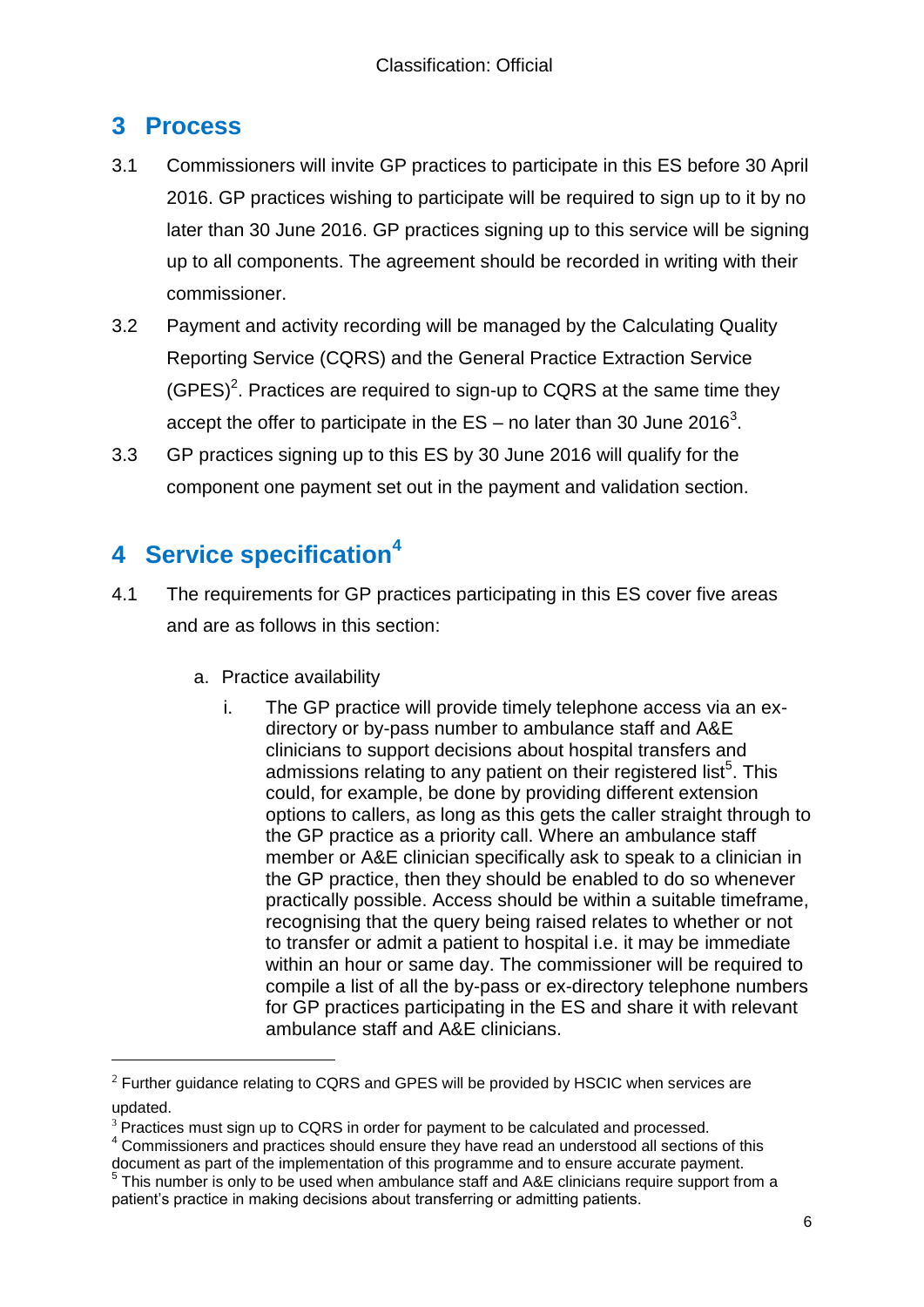- ii. The GP practice will provide timely telephone access via an exdirectory or by-pass number to care and nursing homes, encouraging them to contact the patient's GP practice to discuss options before calling an ambulance (where appropriate – for example, this is not applicable if the patient is at high risk of severe harm or death, if treatment is delayed). For example, this could be done by providing different extension options to callers to the GP practice, as long as this gets the caller straight through to the GP practice as a priority call. Where care or nursing home staff specifically ask to speak to a clinician in the GP practice, then they should be enabled to do so whenever practically possible. Access should be within a suitable timeframe recognising that the query being raised relates to whether or not to call an ambulance i.e. it may be immediate or within a couple of hours. The commissioner will be required to compile a list of all the by-pass or ex-directory telephone numbers for GP practices participating in the ES and share it with relevant care and nursing homes.
- iii. The GP practice will provide timely telephone access to other care providers, (eg mental health and social care teams) who have any of the GP practice's registered patients in crisis and who are at risk of admission. Where a specific request is made by one of these individuals to speak to a clinician in the GP practice, then they should be enabled to do so whenever practically possible. Access should be within a suitable timeframe recognising that the query being raised relates to a patient in crisis i.e. it may be immediate, within an hour or same day.
- iv. The GP practice will provide patients identified on the case management register, who have urgent clinical enquiries, with a same day telephone consultation and where required, follow-up arrangements (eg home visit, face-to-face consultation, visit by a community team etc). This same day telephone consultation will be with the most appropriate healthcare professional in the GP practice.
- b. Proactive case management and personalised care planning
	- i. The GP practice will use an appropriate risk stratification $<sup>6</sup>$  tool or</sup> alternative method<sup>7</sup>, if a tool is not available, to identify vulnerable older people, high risk patients and patients needing end-of-life care who are at risk of unplanned admission to hospital. If a risk stratification tool is used, commissioners should ensure that a suitable tool has been procured for GP practice use.
	- ii. The risk stratification tool or other alternative method used should give equal consideration to both physical and mental health

<sup>1</sup> <sup>6</sup> NHS England. Handbook on Using Case Finding and Risk Stratification. <http://www.england.nhs.uk/resources/resources-for-ccgs/out-frwrk/dom-2/ltc-care/>

 $<sup>7</sup>$  This may include using clinical judgement and knowledge of the practice's patient population with</sup> regards to those patients who would benefit from this service.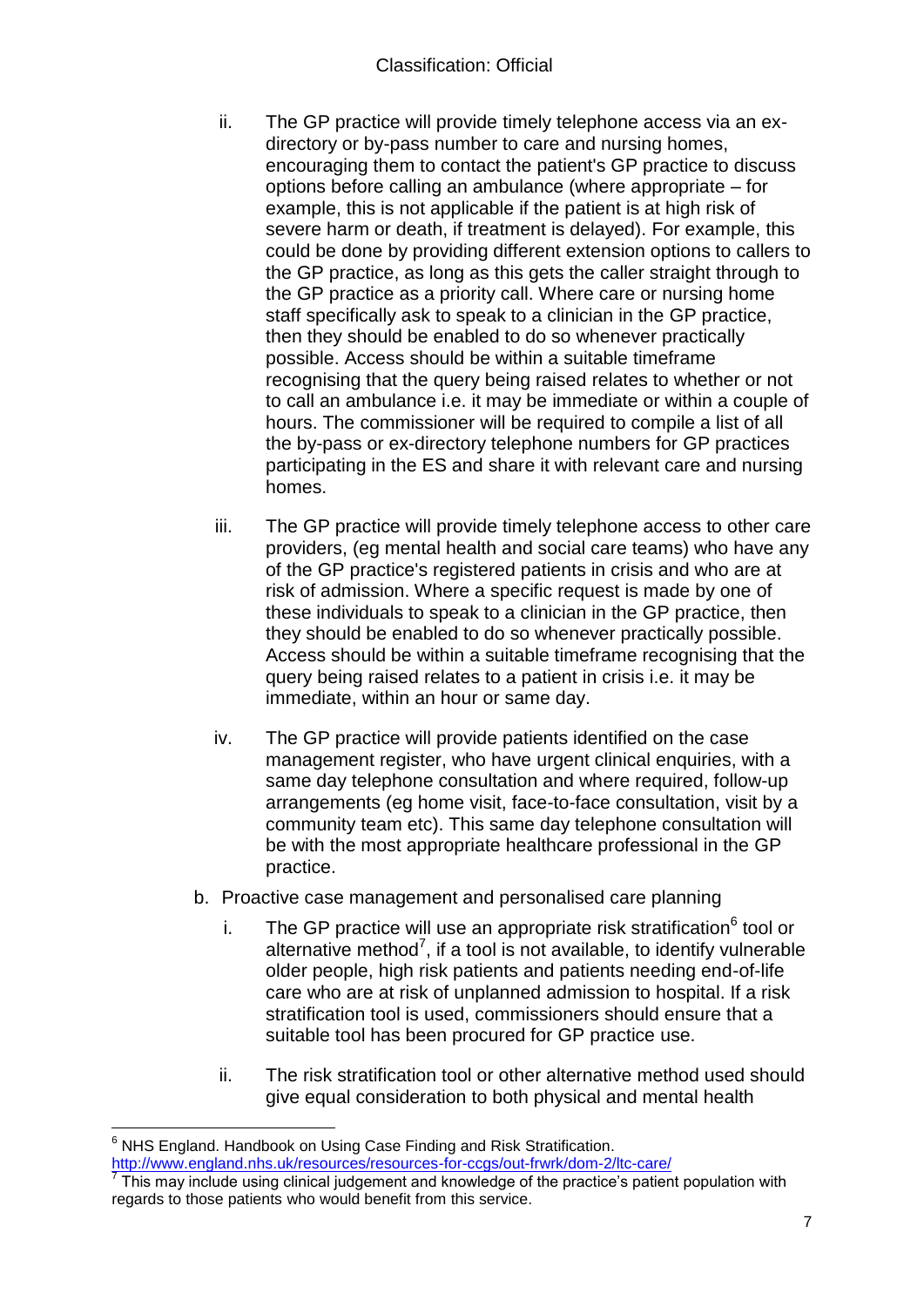conditions. In the event the risk stratification tool does not account for mental health conditions, the GP practice should endeavour to use knowledge of their patients with mental health conditions alongside the risk stratification tool to ensure these patients are considered.

- iii. The GP practice will establish a case management register of patients identified as being at risk of an unplanned hospital admission without proactive case management. This register will be a minimum of two per cent of the GP practice's registered<sup>8</sup> adult patients (aged 18 and over). The minimum number of patients to be on the register in each six month period will be set on the 1 April 2016 and 1 October 2016 respectively. The minimum register size will be calculated as two per cent of the practice list size (patients aged 18 and over) from CQRS on each of these dates. In addition to this two per cent, any children (aged 17 and under) with complex physical or mental health and care needs, who require proactive case management, should also be considered for the register<sup>9</sup>.
- iv. In each six month period a tolerance of -0.2 per cent will be allowed (i.e. a register size of 1.8 per cent) to account for situations which temporarily lead to a dip in the number of patients on the register at the end of that six month period. GP practices will also be able to submit manual data (see monitoring section) on any patients who died or moved GP practice during the six month periods<sup>10</sup> and these patients will count towards the minimum two per cent. However, GP practices will need to ensure that over the financial year, the register covers at least an average of two per cent of the registered adult patients. Therefore, should the circumstances of any patient change during the first six months of the year (e.g. the patient has died or moved practice), resulting in their removal from the register, GP practices will need to identify additional patients as soon as reasonably possible for the second half of the financial year to ensure the two per cent is maintained. Where a GP practice fails to deliver at least an average of two per cent across the financial year, payments can be reclaimed. See payment and validation section for more details.
- v. GP practices will need to ensure that they manage any in-year risk associated with changes in practice list size. In exceptional circumstances which temporarily lead to the register falling below the tolerance, commissioners and practices will need to discuss and review the situation.

<sup>1</sup>  $8$  Head count and not weighted list.

<sup>&</sup>lt;sup>9</sup> Children on the case register will not be counted towards the minimum two per cent as detailed in the payment and validation section.

 $10$  This only applies to one six month period. Any patients claimed for in the first six month period would need to be replaced in the second six month period.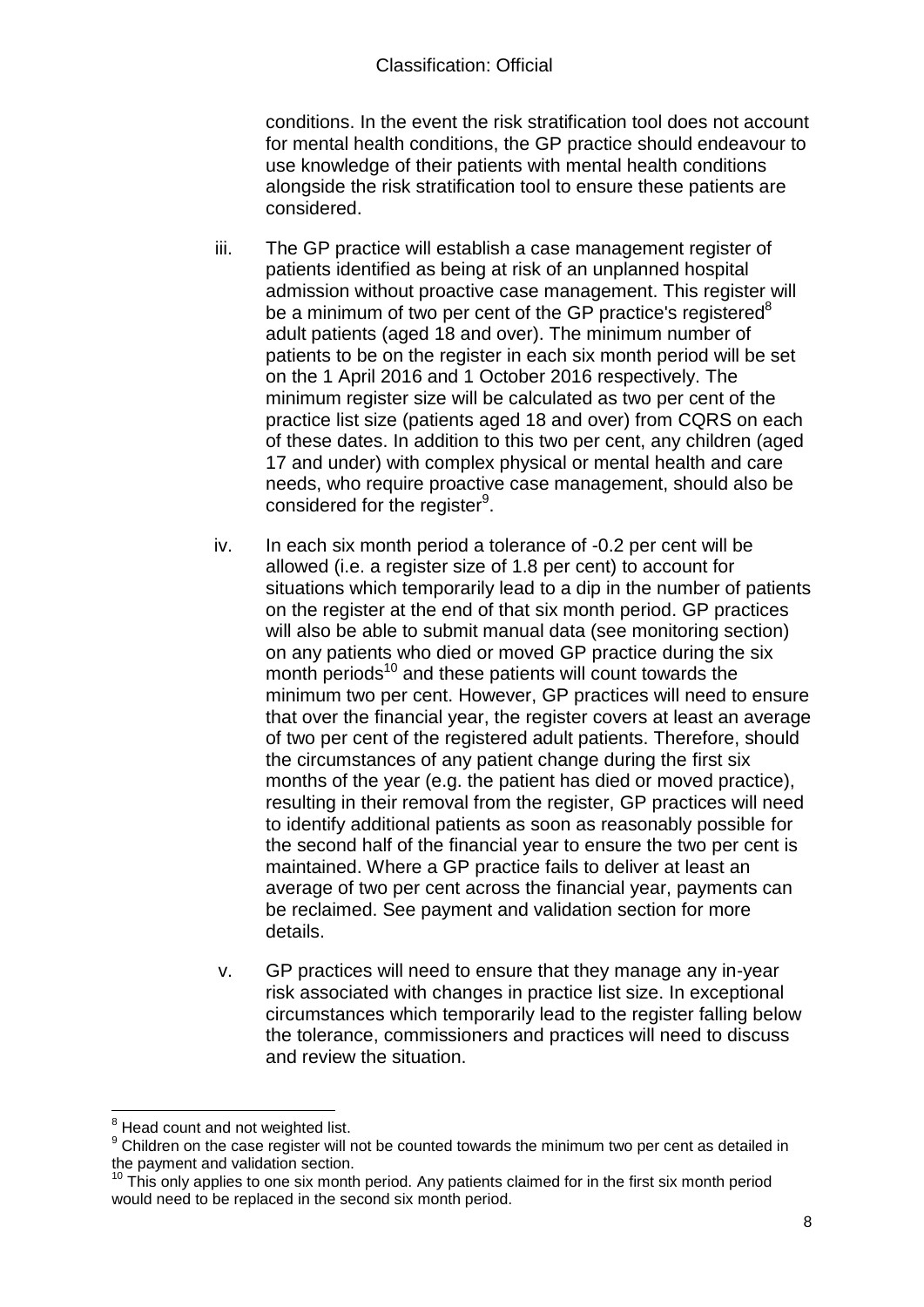- vi. The GP practice will undertake monthly reviews of the register to consider any actions which could be taken to prevent unplanned admissions of patients on the register. For example, the reviews may consider whether those patients requiring multi-disciplinary team (MDT) input are receiving it, or whether the GP practice is receiving appropriate feedback from the district nursing team.
- vii. GP practices will be required to inform relevant patients that they are eligible to join the programme and what they can expect from being part of this ES.
- viii. Patients on the register from the previous year will already have been notified of their named accountable GP and where applicable, their care co-ordinator and therefore do not need to be informed again unless there have been any changes<sup>11</sup>. Any new patients coming onto the register in-year should be notified<sup>12</sup> within 21 days.
- ix. The GP practice will implement proactive case management for all patients on the register. This will include developing collaboratively with a patient and their carer (if applicable) a written/electronic personalised care plan, jointly owned by the patient, carer (if applicable) and named accountable GP and/or care co-ordinator. If the patient consents, the personalised care plan should be shared with the MDT and other relevant providers. Personalised care plans should be developed and agreed for any new patients coming onto the register in year within a reasonable timeframe, but no later than one month after entry onto the register.
- x. The aim of proactive personalised care planning is to improve the quality and co-ordination of care given to patients on the register to improve their health and well-being. This should also aid in reducing individual risk of avoidable emergency hospital admissions, readmission(s) or A&E attendances.
- xi. Personalised care plans should be developed taking account of the supporting ES guidance, information contained in the 'NHS England handbook' <sup>13</sup> on personalised care and support planning and following good medical practice.
- xii. Patients and carers (if applicable) should be invited to contribute to the creation of the personalised care. Members of the  $MDT<sup>14</sup>$

 $11$  Practices should notify patients of any changes to their named accountable GP and care coordinator.

This can be done via letter or verbally. Practices can also choose to use email or text, however, these routes should only be used where the patient has indicated this as their preferred method of communication.

NHS England Handbooks on personalised care planning.

<http://www.england.nhs.uk/resources/resources-for-ccgs/out-frwrk/dom-2/ltc-care/>

NHS England. Handbook on MDT. [http://www.england.nhs.uk/resources/resources-for-ccgs/out](http://www.england.nhs.uk/resources/resources-for-ccgs/out-frwrk/dom-2/ltc-care/)[frwrk/dom-2/ltc-care/](http://www.england.nhs.uk/resources/resources-for-ccgs/out-frwrk/dom-2/ltc-care/)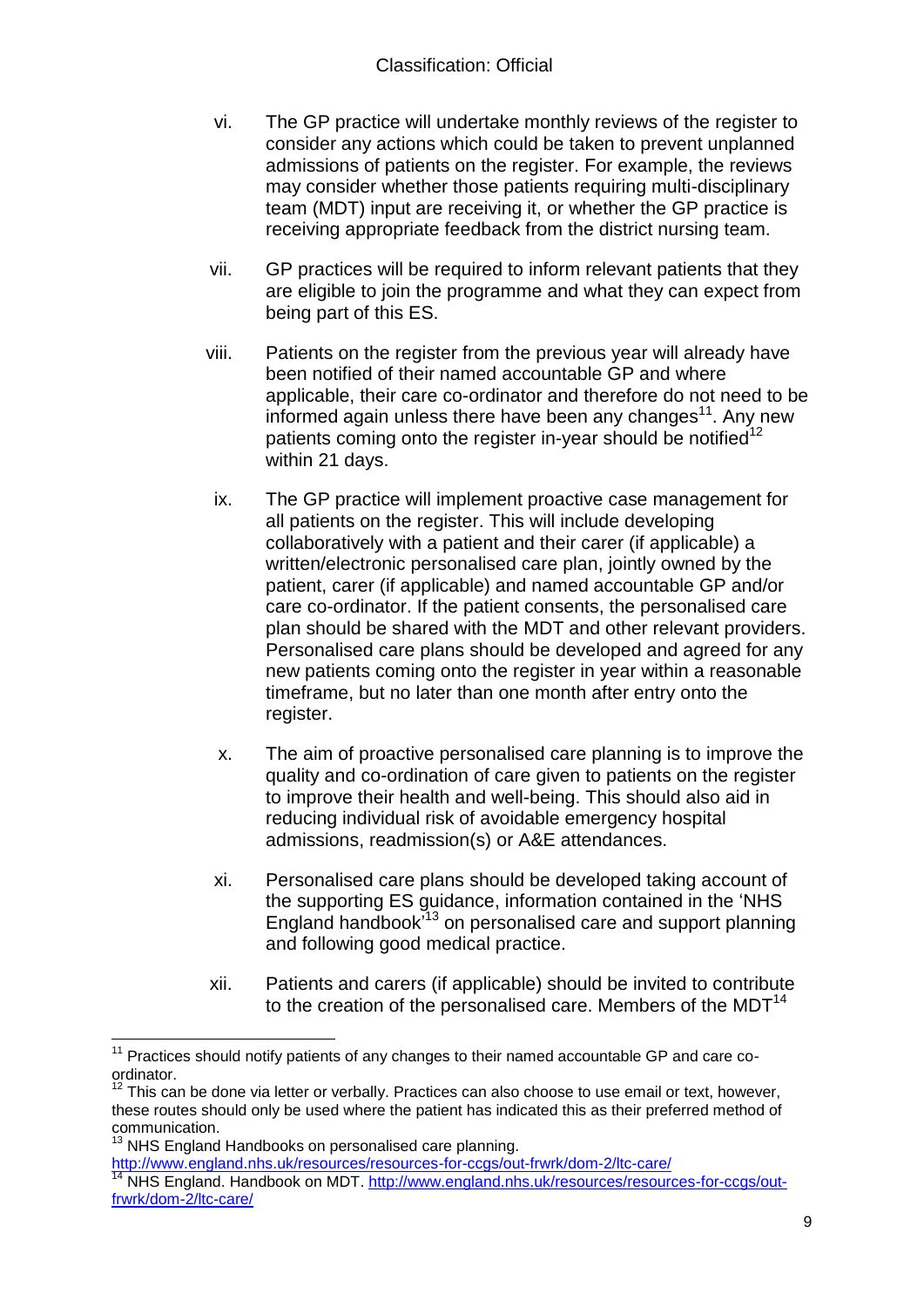(when relevant) and other relevant providers could be invited to contribute to the creation of the personalised care plan. These contributions should inform both the holistic care needs assessment (eg to take into account social factors as well as clinical requirements) and the actions that can be taken as a result.

- xiii. The personalised care plan should, where possible and through encouragement from the attending practitioner, include a record of the patient's wishes for the future. It should identify the carer(s) and give appropriate permissions to authorise the GP practice to speak directly to the nominated carer(s) and provide details of support services available to the patient and their family.
- xiv. The patient's care and personalised care plan should be reviewed at agreed regular intervals with them and if applicable, their carer. Clinician(s) should look at the patient's personalised care plan to ensure that it is accurate and is being implemented, making any changes as appropriate and agreeing these with the patient and where appropriate, the carer.

Patients who remain on the case management register from the previous year, will need to have at least one care review, including a review of their personalised care plan, during 2016/17 which must be within 12 months of their original care plan or previous care plan review.

In some instances, the review may be as a result of a social issue, which could require the assistance of the named accountable GP or care co-ordinator (if applicable) to link with the right people in the MDT or as an area for commissioning or design improvement. GP practices will be required to use the Read2 or CTV3 codes (see section on monitoring) to record when a patient's care plan has been reviewed.

- xv. Where a patient has had a review undertaken by a member of the MDT (ie outside of their practice), then the professional having conducted the review must inform the GP practice and the patient's record must be updated. CCGs will need to ensure, through their commissioning relationships with the organisations that work with the GP practice, that they inform the practice that a review has been undertaken.
- xvi. The named accountable GP will be responsible for ensuring the creation of the personalised care plan and the appointment of a care co-ordinator (if different to the named accountable GP). They will also maintain overall accountability for ensuring that the personalised care plan is being delivered and patient care, including the personalised care plan, is being reviewed as necessary.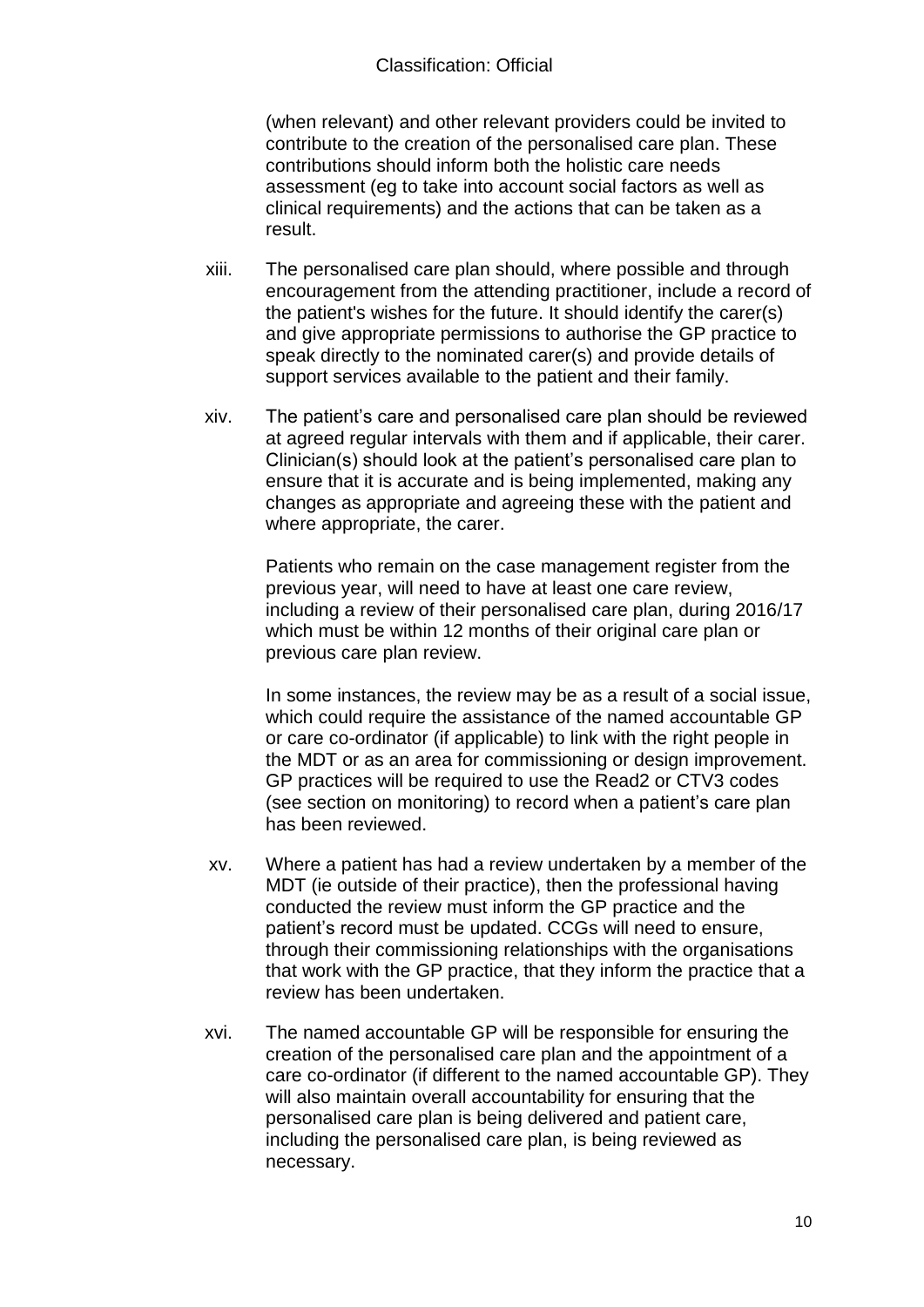- xvii. The care co-ordinator for the patient (appointed by the named accountable GP, unless they plan to undertake this role themselves) will act as the main point of contact for the patient. They are responsible for overseeing care for the patient, that the care plan is delivered and that the patient and/or carer is informed of and agrees any changes to their personalised care plan as required. They will also keep in contact with the patient and/or their carer at agreed intervals. In the event the named accountable GP is also the care co-ordinator, then they will be required to undertake all responsibilities for both roles. Where elements of a patient's care or personalised care plan, provided by professionals outside of the practice, are not being delivered then the named accountable GP or care co-ordinator will be required to raise this accordingly with the relevant organisation(s) and ensure that all those involved are clear in their roles and responsibilities with respect to the patient's care and personalised care plan.
- c. Reviewing and improving the hospital discharge process
	- i. The GP practice will ensure that when a patient on the register, or newly identified as vulnerable, is discharged from hospital, attempts are made to contact them by an appropriate member of the practice or community staff in a timely manner to ensure coordination and delivery of care. This would normally be within three days of the discharge notification being received, excluding weekends and bank holidays, unless there is a reasonable reason for the GP practice not meeting this time target (eg the patient has been discharged to an address outside the practice area or is staying temporarily at a different address unknown to the practice).
	- ii. The GP practice will share any whole system commissioning action points and recommendations identified as part of this process with their commissioner and if appropriate their CCG (if they are not the commissioner), to help inform commissioning decisions. Information shared with the CCG aims to help CCGs work with hospitals to improve planning for discharge and to improve arrangements for hospital/practice handover at point of discharge.
- d. Internal practice review
	- i. The GP practice will be required to regularly review emergency admissions and A&E attendances of their patients from care and nursing homes (ie to understand why these admissions or attendances occurred and whether they could have been avoided). The reviews should take place at a regular interval deemed appropriate by the GP practice, in light of the number of emergency admissions or A&E attendances by these patients. During the review, the GP practice should give consideration to whether improvements can be made to processes in care and nursing homes, community services, GP practice availability or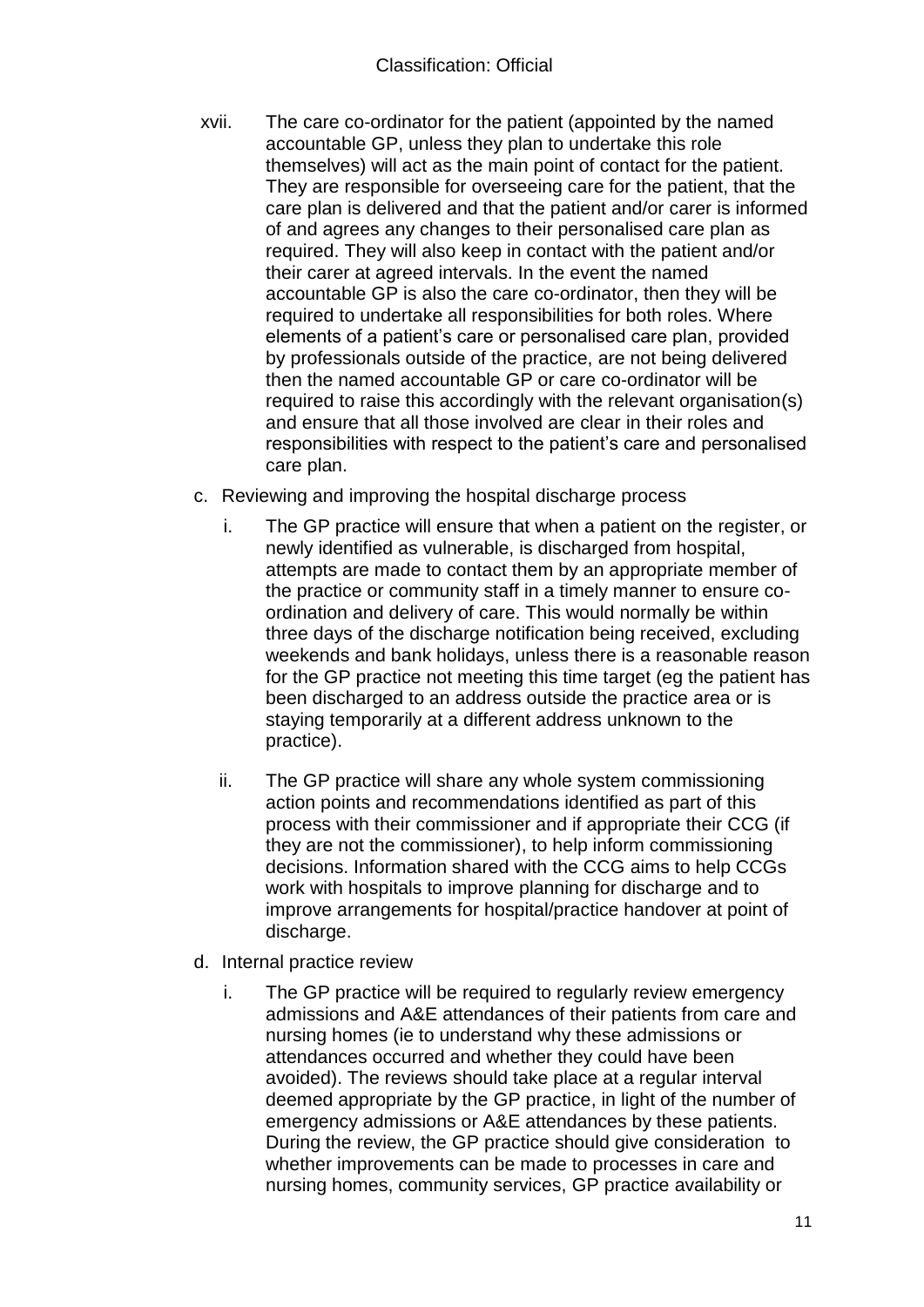whether any individual care plans need to be reviewed with the patient and carer (if applicable).

- ii. Where a GP practice has a large proportion of their patients in care and nursing homes, it should focus its reviews on any emerging themes from a sample of patients and on any patients who have regular avoidable admissions or A&E attendances. GP practices will be required to agree this with its commissioner at the start of the year. In some circumstances, this may require different arrangements to be made locally to support these practices in undertaking this requirement. Examples of 'local arrangements' may include, but are not limited to, support from the CCG to co-ordinate this or support through a care home community based service.
- iii. The GP practice will undertake monthly reviews<sup>15</sup> of all unplanned admissions and readmissions and A&E attendances of patients on the register<sup>16</sup>. During the reviews, the practice will give consideration to:
	- the practice's processes,
	- identifying factors, within the practice's control, that could have avoided the admission(s), readmission(s) and A&E attendances,
	- rectifying any deficiencies in the patient(s) personalised care plan(s),
	- amending or improving the hospital admission and discharge processes; and
	- identifying factors outside the practice's control, including any system gaps in community and social care provision and either resolving them (if within the practice's control) or raising them with the commissioner.

## <span id="page-11-0"></span>**5 Data**

5.1 Commissioners will need to ensure the provision of timely practice level data on admissions and hospital discharges (as well as anonymous benchmarking data for comparison) to their practices. This may require commissioners to review their arrangements for the provision of data, to ensure appropriate support for practices.

<sup>1</sup>  $15$  The reviews are to understand why each individual admission or attendance occurred and whether it could have been avoided.

This applies to all patients on the practice's registered list.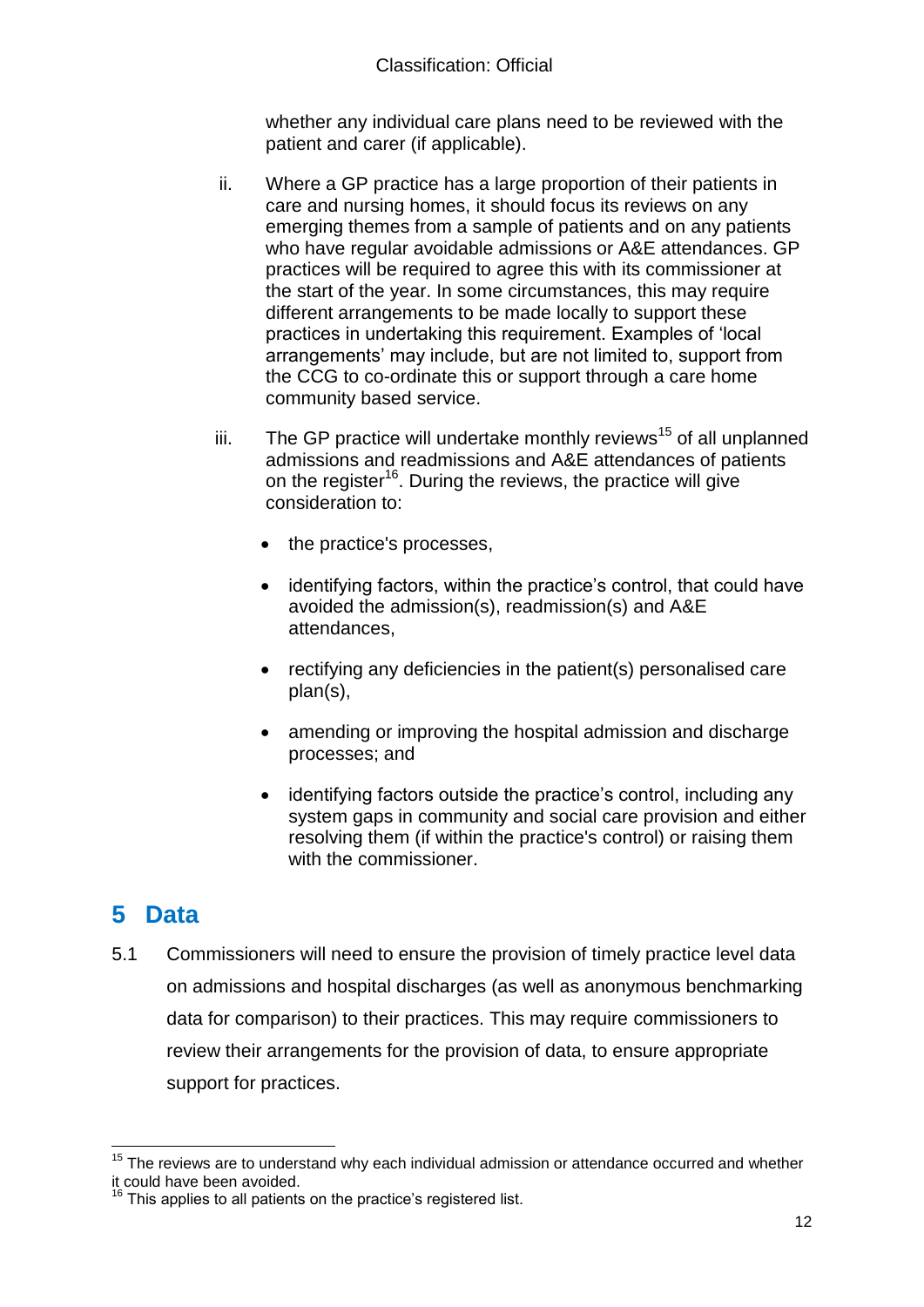5.2 Commissioners and practices should ensure that they have read and understood the requirements as outlined throughout this document. They should also review the coding requirements as set out in the technical requirements document<sup>17</sup> which provides the detail on Read codes, patient and management information counts.

## <span id="page-12-0"></span>**6 Monitoring**

- 6.1 The GP practice will complete a reporting template on a biannual basis, no later than the 31 October 2016 and 30 April 2017 respectively. The reporting template will be for submission to the commissioner and CCG (if CCG not commissioner of the service). The final end of year report (ie the second report) should take account of the entire year and is due for submission on or before 30 April 2017. A national reporting template has been developed and sets out the minimum reporting requirements (see annex A). The reporting template is designed to assess the GP practice's performance against the five key requirements of the scheme:
	- a. GP practice availability
	- b. proactive case management and personalised care planning
	- c. reviewing and improving the hospital discharge process
	- d. internal practice review, taking account of both internal and external practice processes
- 6.2 Additionally, the GP practice may also be required, on an exceptional basis, to participate in peer reviews relating to assessment of the GP practice's implementation of this ES. This would only apply where there were concerns regarding performance in adhering to the terms of this ES. It is recommended that in this instance, the Local Medical Committee should be involved.
- 6.3 Practices will be required to manually input data into CQRS, until GPES<sup>18</sup> is available to conduct electronic data collections. The data input will be in relation to the payment count only. For information on how to manually enter data into CQRS, see the Health and Social Care information Centre (HSCIC)

<sup>&</sup>lt;sup>17</sup> NHS Employers. 2016/17 technical requirements document. [www.nhsemployers.org/GMS201617](http://www.nhsemployers.org/GMS201617)

<sup>&</sup>lt;sup>18</sup> When GPES becomes available it will be communicated via the HSCIC.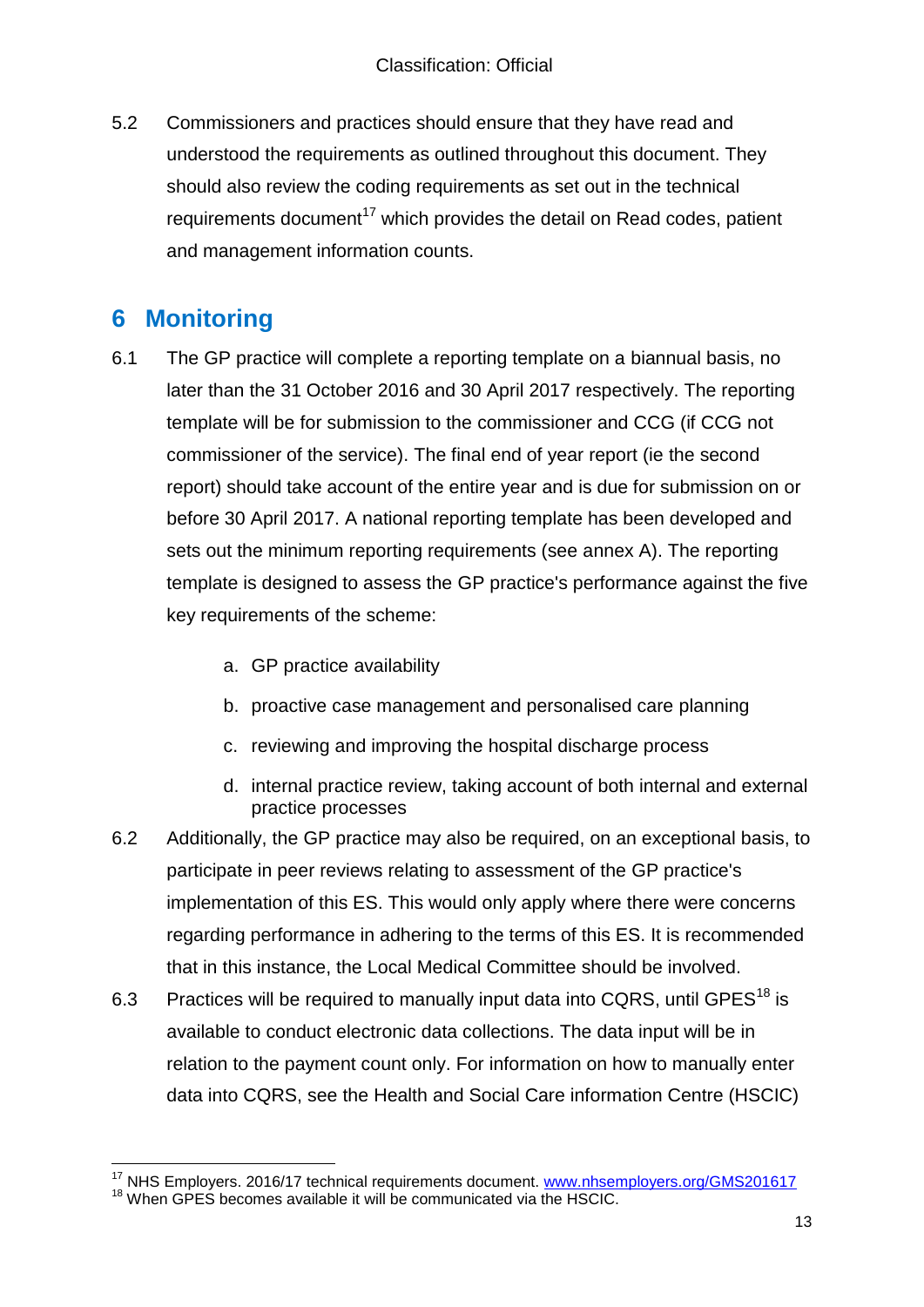website<sup>19</sup>. GP practices will be required to manually submit data to support claims for achievement reporting and associated payment claims. Data will be collected on:

- i. The number of patients on the case management register.
- ii. The number of patients on the register who have or have not been informed of their named accountable GP.
- iii. The number of new patients on the register who have had a personalised care plan agreed with the GP practice.
- iv. The number of patients who have declined a personalised care plan with informed dissent<sup>20</sup>.
- v. The number of patients on the register who have no record of a personalised care plan or declining a personalised care plan.
- vi. The number of patients on the register who have had/have not had care review(s) (including a review of their personalised care plan) that have taken place and the number of patients on the register who have a record of an emergency hospital admission.
- 6.4 Where necessary, GP practices will be required to submit manual $^{21}$  data relating to any patient who may have been on the case management register but who died prior to 30 September 2016 and 31 March 2017 respectively. This would be required where a GP practice has failed the minimum 1.8 per cent in each six month period and because the GP practice has not had reasonable time to replace the patient on the case management register or where the whole year register size falls below the minimum two per cent without taking account of these changes. Those patients claimed for in the first six month period under these circumstances cannot be counted in the second six month period and practices will need to find new patients for the register. GP practices will be required to provide the commissioner with the following information, within two weeks of the deadline dates above, relating to each patient being claimed for:
	- the patient's NHS number
	- the patient's date of registration with the practice (where known)

<sup>1</sup> <sup>19</sup> HSCIC.<http://systems.hscic.gov.uk/cqrs/participation>

<sup>&</sup>lt;sup>20</sup> These would be patients who agree to be on the case management register to receive benefits from the service but have, post a discussion, declined to have a care plan.

<sup>21</sup> This information cannot be collected via GPES and will need to be manually submitted.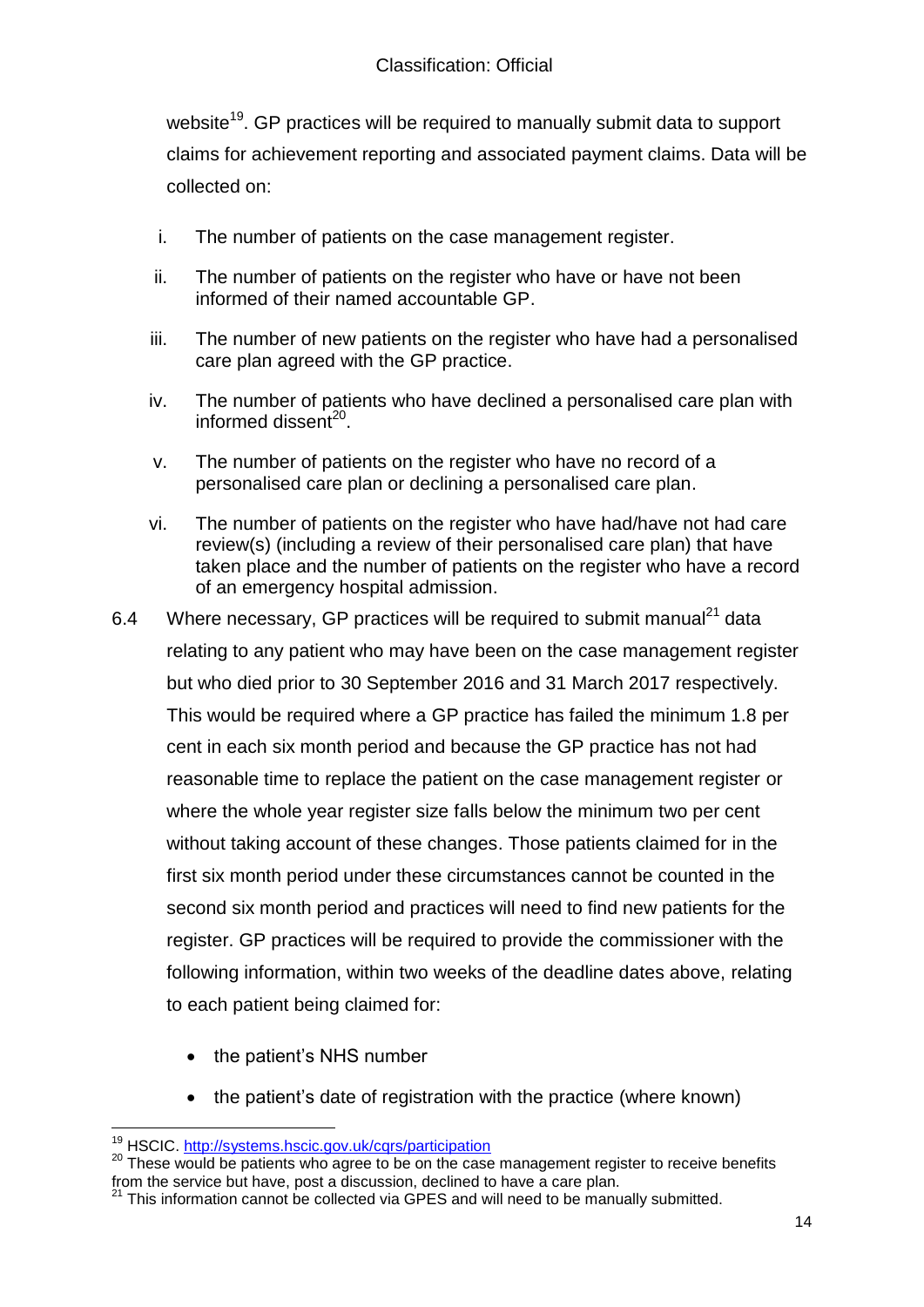- the patient's date of death
- $\bullet$  evidence that the patient was informed of their named accountable GP; and
- evidence that a personalised care plan had been developed (see payment and validation section).

6.5 Where necessary, GP practices will be required to submit manual<sup>22</sup> data relating to any patient on the case management register who moved practice prior to 30 September 2016 and 31 March 2017 respectively. This would only be required where a GP practice has failed the minimum 1.8 per cent in each six month period and because the practice has not had reasonable time to replace the patient on the case management register or where the whole year register size falls below the minimum two per cent without taking account of these changes. Those patients claimed for in the first six month period under these circumstances cannot be counted in the second six month period and GP practices will need to find new patients for the case management register. GP practices will be required to provide the commissioner, within two weeks of the deadline dates above, with the following information, relating to each patient being claimed for:

- the patient's NHS number
- the patient's date of registration with the practice (where known)
- the patient's date of deregistration with the practice
- $\bullet$  evidence that the patient was informed of their named accountable GP; and
- evidence that a personalised care plan had been developed (see payment and validation section).
- 6.6 A GP practice that registers a new patient in one of the six month periods who had been on the case management register at their previous practice will only count in the new practice if the personalised care plan is re-discussed with the patient and their carer. The data collection will therefore search for a care plan code post the date of registration for this patient to be counted.
- 6.7 The manually submitted data from each six month period and automatically collected data from each six month period will be combined to calculate

<sup>1</sup>  $^{22}$  This information cannot be collected via GPES and will need to be manually submitted.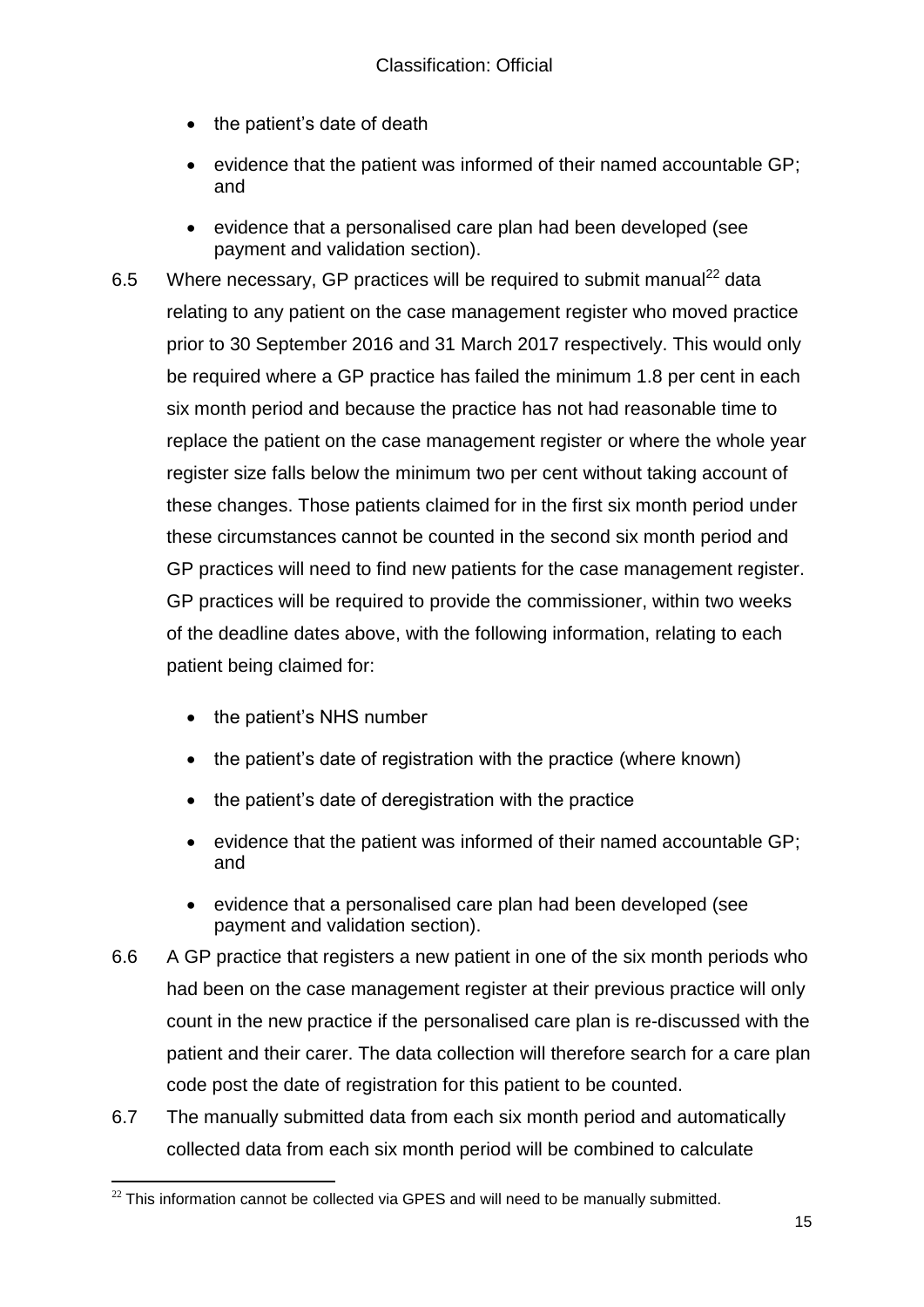achievement for the component two and three payments respectively (see payment and validation). Manual data will only count once for the relevant six month period it was submitted. GP practices will also be required to complete the relevant sections of the reporting template (see Annex A) to confirm that all requirements have been met to date.

- 6.8 The data collections on number of patients on the register, number of patients informed of their named accountable GP and number of patients with developed, reviewed or declined personalised care plans will be used as key performance indicators. If all three of these are achieved then payments will be triggered. Where required, manually submitted data will also be taken into account in determining if these three key performance indicators have been met. Commissioners will also need to ensure the other requirements of the service have also been met (see payment and validation).
- 6.9 For information on how to manually enter data into CQRS, please see the HSCIC website<sup>23</sup>.
- 6.10 Details as to when and if GPES is available to support this ES will be communicated via the HSCIC.
- 6.11 GP practices will be required to use the relevant Read2 and CTV3 codes as published in the supporting Business Rules

(http://www.hscic.gov.uk/qofesextractspecs) on the HSCIC website. The "Technical requirements for the 20116/17 GMS contract"<sup>24</sup> document lists the Read2 and CTV3 codes for this service. The codes will be used as the basis for the GPES data collection, which will allow CQRS to calculate payment based on the aggregated numbers supplied and support the management information counts. Although practices will be required to manually enter data until GPES is available, it is still required that practices use the relevant codes within their clinical systems. This is because only those included in this document and the supporting Business Rules will be acceptable to allow CQRS to calculate achievement and payment and for area teams to audit payment and service delivery. Practices will therefore need to ensure that they use the relevant codes and if necessary, re-code patients.

<sup>1</sup> <sup>23</sup> HSCIC. CQRS.<http://systems.hscic.gov.uk/cqrs/participation>

<sup>&</sup>lt;sup>24</sup> NHS Employers. 2016/17 technical requirements document. <http://www.nhsemployers.org/GMS201617>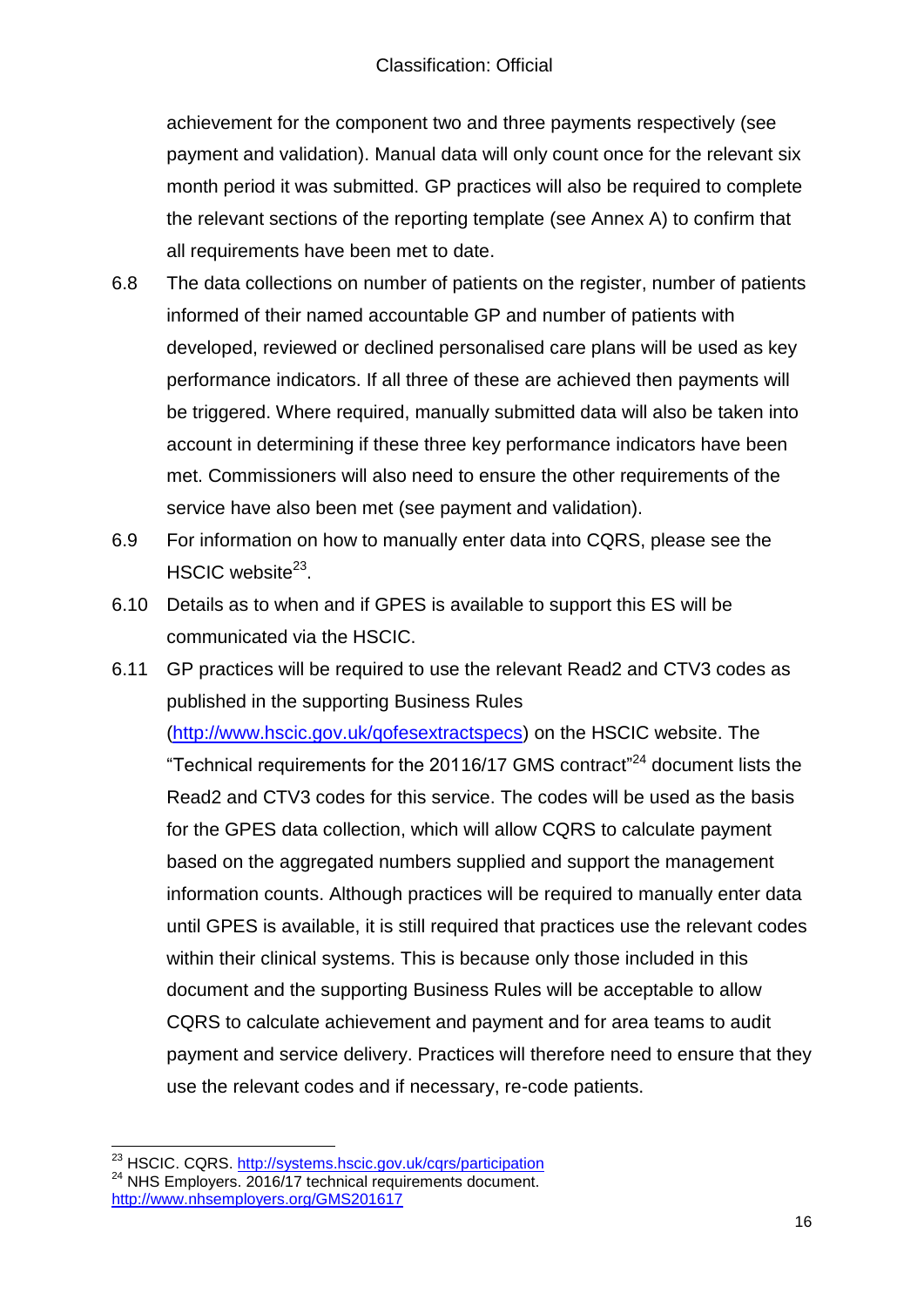## <span id="page-16-0"></span>**7 Payment and validation**

- 7.1 Commissioners will seek to invite GP practices to participate in this ES before 30 April 2016. GP practices wishing to participate will be required to sign up to this service by no later than 30 June 2016.
- 7.2 The total funding available for this ES is £162 million.
- 7.3 The payments will be based on a maximum of £2.87 per registered patient. Table 1 provides full details of what payments can be expected for fully achieving the requirements of the ES. For the purposes of payments, the contractor's registered population (CRP) will be as at 1 April 2016 or be the initial CRP if the practice's contract started after 1 April 2016.
- 7.4 Payment under this ES for 2016/17 will be made in three components:
	- a. **Component one** an upfront payment of 46 per cent
	- b. **Component two -** mid-year payment of 27 per cent (subject to achieving all of the requirements below):
		- For maintaining the register at a minimum of two per cent for the first half of the year (i.e. 1 April 2016 to 30 September 2016). Achievement of this component will be determinant on GP practices having a minimum of 1.8 per cent<sup>25</sup> of patients on the register on 30 September 2016 as a proportion of the list size taken on the 1 April 2016.
		- For identifying the named accountable GP and care co-ordinator (if applicable) and informing any new patients added to case management register.
		- For developing personalised care plans<sup>26</sup> with any new patients on the case management register. The development or review of care plans will be undertaken with the patient and where applicable, their carer.
		- For all patients already on the register undertaking at least one care review in the last 12 months. The development or review of care plans will be undertaken with the patient and where applicable, their carer.
		- For implementing or continuing a system for same day telephone consultations for patients on the case management register with urgent enquires.
		- For specifying and using the practice's ex-directory or by-pass telephone number.

<sup>1</sup>  $25$  This takes into account the 0.2 per cent tolerance.

<sup>&</sup>lt;sup>26</sup> Including those patients who have declined a care plan with informed dissent but still wish to remain on the case management register to benefit from other aspects of this service.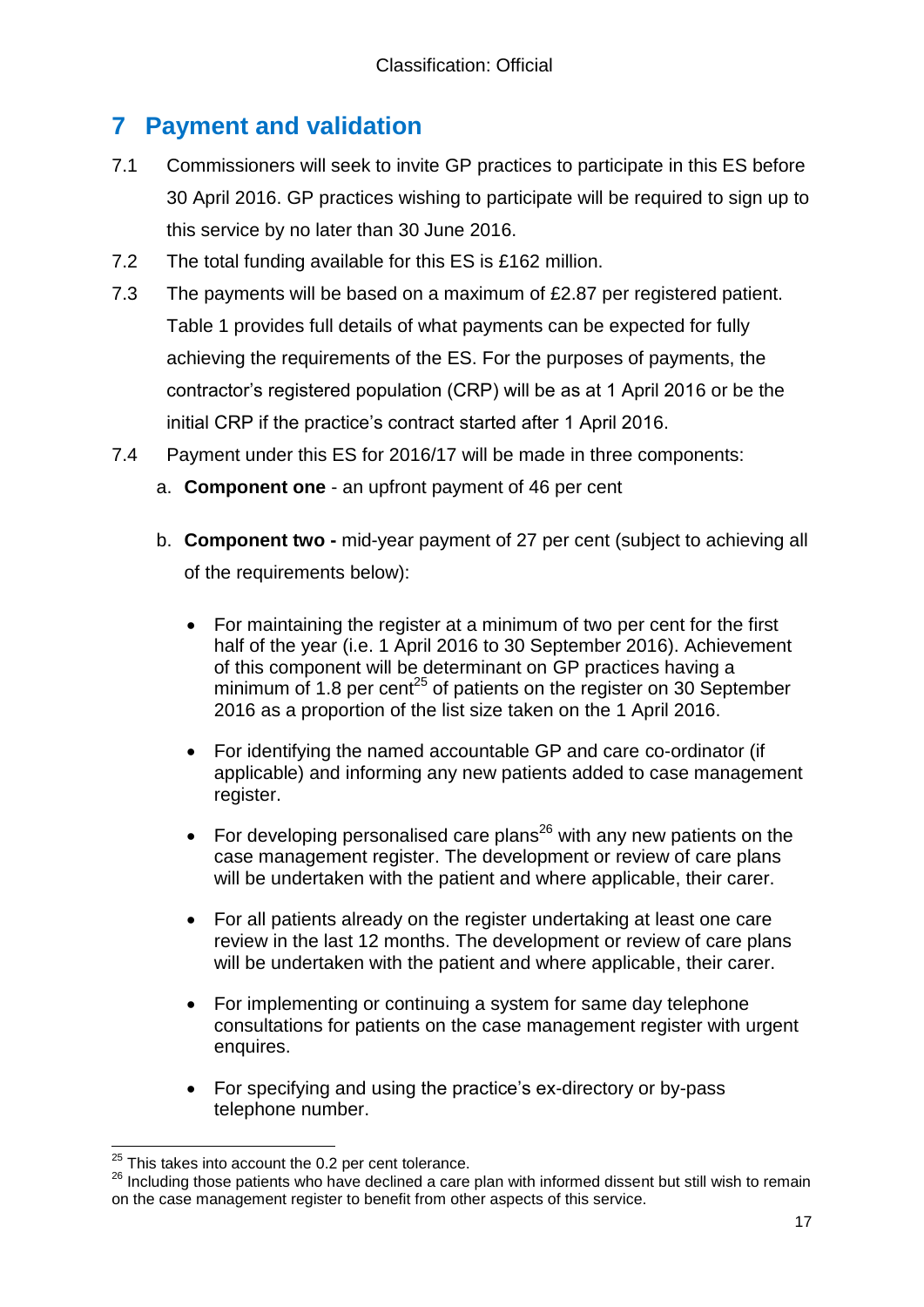- For reviewing and improving the hospital discharge process for patients on the case management register, including attempting to contact these patients, by an appropriate member of the practice or community staff, in a timely manner to ensure co-ordination and delivery of care.
- For undertaking regular practice reviews of emergency admissions and A&E attendances of all their registered patients in care and nursing homes, as well as undertaking monthly reviews of all unplanned admissions and readmissions and A&E attendances of patients on the case management register.
- c. **Component three -** year-end payment of 27 per cent (subject to achieving all of the requirements below):
	- For maintaining the register at a minimum of two per cent for the second half of the year (i.e. 1 October 2016 to 31 March 2017). Achievement of this component will be determinant on practices having a minimum of 1.8 per cent of patients on the register on 31 March 2017 as a proportion of the list size taken on the 1 October 2016.
	- For identifying the named accountable GP and care co-ordinator (if applicable) and informing any new patients added to case management register.
	- For developing personalised care plans<sup>27</sup> with any new patients on the case management register. The development or review of care will be undertaken with the patient and where applicable, their carer.
	- For all patients already on the register undertaking at least one care review in the last 12 months. The development or review of care plans will be undertaken with the patient and where applicable, their carer.
	- For implementing or continuing a system for same day telephone consultations for patients on the case management register with urgent enquires.
	- For specifying and using the practice's ex-directory or by-pass telephone number.
	- For reviewing and improving the hospital discharge process for patients on the case management register, including attempting to contact these patients, by an appropriate member of the practice or community staff, in a timely manner to ensure co-ordination and delivery of care.
	- For undertaking regular practice reviews of emergency admissions and A&E attendances of all their registered patients in care and nursing homes, as well as undertaking monthly reviews of all unplanned

Including those patients who have declined a care plan with informed dissent but still wish to remain on the case management register to benefit from other aspects of this service.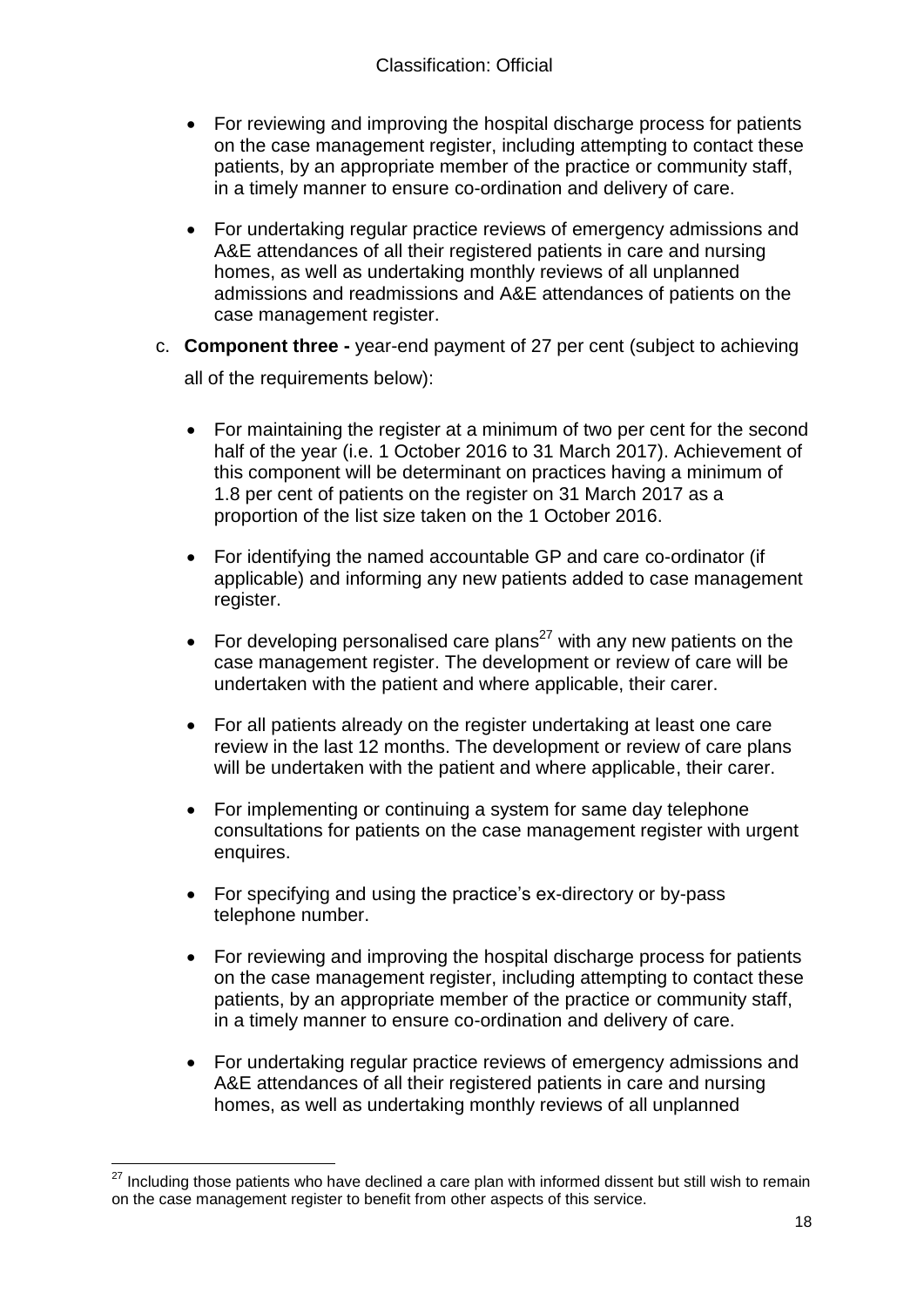admissions and readmissions and A&E attendances of patients on the case management register.

- 7.5 GP practices will need to ensure that they manage any in-year risk associated with changes in practice list size. In exceptional circumstances which temporarily lead to the register falling below the tolerance, commissioners and GP practices will need to discuss and review the situation.
- 7.6 Component one will be payable by commissioners on 31 July 2016.
- 7.7 Component two will be payable by commissioners no later than 30 November 2016, subject to the GP practice delivering the minimum requirements set out above. Payment will be triggered on the basis that the GP practice has a minimum of 1.8 per cent of patients on the register on 30 September 2016 as a proportion of the list size taken on the 1 April 2016 who have been informed of their named accountable GP and who have had in the last 12 months either a care plan developed or a care plan reviewed or a care plan declined<sup>28</sup>. This will be determined from manually submitted data and automated data collections when GPES is available. Commissioners should also check that the other requirements set out above (same day telephone consultations, exdirectory or by-pass numbers, hospital discharge process, practice reviews and if relevant the patient survey) are being delivered.
- 7.8 Component three will be payable by commissioners no later than 31 May 2017 subject to the GP practice delivering the minimum requirements set out above. Payment will be triggered on the basis that the practice has a minimum of 1.8 per cent of patients on the register on 31 March 2017 as a proportion of the list size taken on the 1 October 2016 who have been informed of their named accountable GP and who have had in the last 12 months either a care plan developed or a care plan reviewed or a care plan declined<sup>29</sup>. This will be determined from manually submitted data and automated data collections when GPES is available. Commissioners should also check that the other requirements set out above (same day telephone consultations, ex-directory or by-pass numbers, hospital discharge process, practice reviews are being delivered.

 $28$  Payment will only be triggered if the three key performance indicators are met (determined from both automated and manual data submissions).

<sup>&</sup>lt;sup>29</sup> Payment will only be triggered if the three key performance indicators are met (determined from both automated and manual data submissions).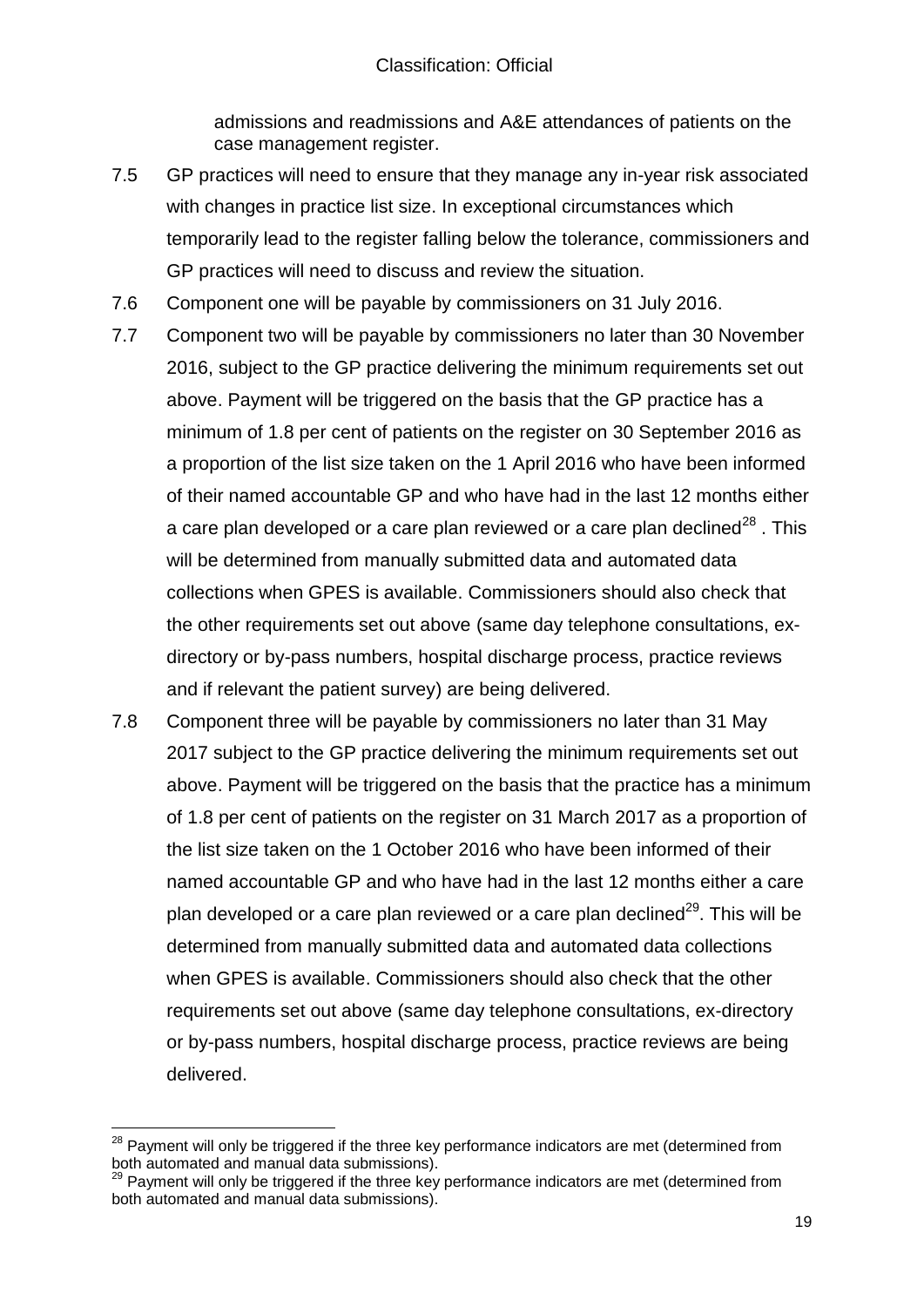- 7.9 While there is an accepted tolerance of -0.2 per cent in each six month period, GP practices will need to ensure that across the financial year, their register maintains at least an average of two per cent of the eligible cohort. This will be calculated by taking an average of the percentages in each six month period (i.e. first six months % + second six months % divided by two), calculated as described above in this section i.e. based on the list taken at 1 April 2016 and 1 October 2016 respectively. If there are exceptional circumstances which lead to the average not being maintained, commissioners and GP practices will need to discuss and review the situation.
- 7.10 GP practices can submit a manual claim, relating to patients who have died or moved practice, if they have not achieved the minimum 1.8 per cent in each six month period. This would only apply if the practice was unable to replace these patients on the case management register within a reasonable timeframe and any patient claimed for in the first six month period cannot be counted again in the second six month period. GP practices will be required to submit the relevant information described in the monitoring section in support of any manual claims, within two weeks of 30 September 2016 and 31 March 2017 respectively.
- 7.11 A GP practice that registers new patients in-year who have been on a case management register at their previous practice will only count towards the minimum two per cent if their care plan is re-discussed with the patient and carer.
- 7.12 CQRS will calculate all the payments.
- 7.13 In the event a GP practice does not achieve components two and three and maintain the case management register at least an average of two per cent of the eligible patient cohort across the financial year, the commissioner will not be required to make payments or will be able to claw back payments made (see table 1). Any claw back of payments will be made at the end of the financial year.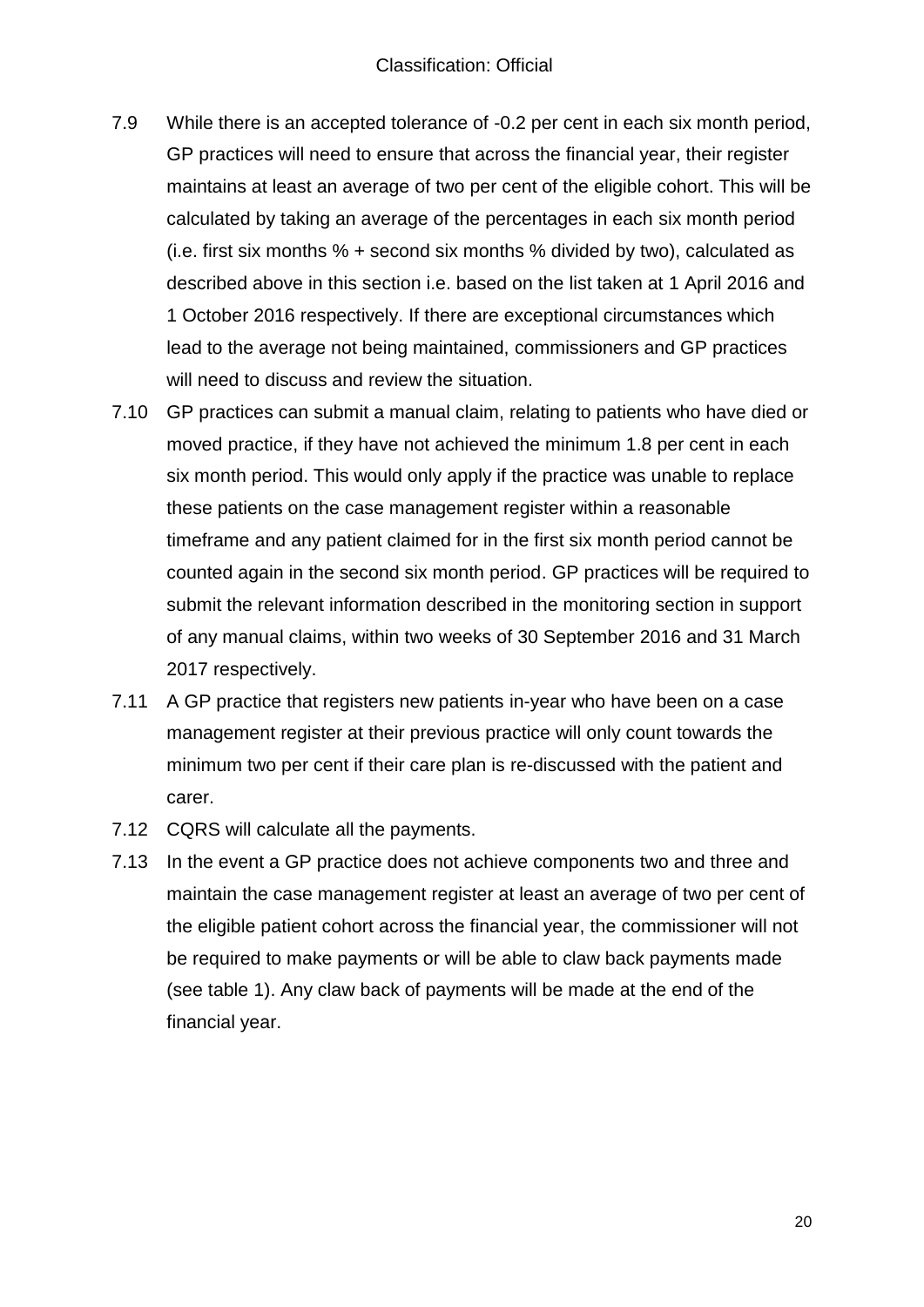| Payment            | <b>Percentage of</b><br>total funding | Per registered<br>patient<br>(total £2.87) | <b>Payable</b><br>(no later than*) |
|--------------------|---------------------------------------|--------------------------------------------|------------------------------------|
| <b>Component 1</b> | 46%                                   | £1.33                                      | 31 July 2016                       |
| <b>Component 2</b> | 27%                                   | £0.77                                      | 30 November 2016                   |
| <b>Component 3</b> | 27%                                   | <u>  የበ 77</u>                             | 31 May 2017                        |

#### **Table 1: Summary of payments, amounts and payment due dates**

\* Payment by this date is subject to all elements of the payment process being delivered in time, including the practice supplying any manually submitted data to the commissioner.

#### **Table 2: Scenarios for action to be taken in the event a GP practice does not deliver all<sup>30</sup> requirements under this ES**

| <b>Scenario</b> | <b>Component</b><br>$\overline{2}$ | <b>Component</b><br>3 | <b>Register</b>                                                                         | <b>Action</b>                                                                                                                                                                                                                                                                                                                                             |
|-----------------|------------------------------------|-----------------------|-----------------------------------------------------------------------------------------|-----------------------------------------------------------------------------------------------------------------------------------------------------------------------------------------------------------------------------------------------------------------------------------------------------------------------------------------------------------|
| A               | Y                                  | Y                     | Y                                                                                       | Pay components 2 & 3. Practice<br>keeps component 1.                                                                                                                                                                                                                                                                                                      |
| B               | Y                                  | Y                     | Pay components 2 & 3,<br>commissioner claws back 40%<br>$\mathsf{N}$<br>of component 1. |                                                                                                                                                                                                                                                                                                                                                           |
| C               | Y                                  | N                     | Y                                                                                       | Pay component 2, do not pay<br>component 3. Commissioner<br>claws back 20% of component 1.                                                                                                                                                                                                                                                                |
| D               | Y                                  | N                     | $\mathsf{N}$                                                                            | Pay component 2, do not pay<br>component 3. Commissioner<br>claws back 40% of component 1.                                                                                                                                                                                                                                                                |
| E               | N                                  | Y                     | Y                                                                                       | Do not pay component 2, pay<br>component 3. Commissioner<br>claws back 20% of component 1.                                                                                                                                                                                                                                                                |
| F               | N                                  | Y                     | N                                                                                       | Do not pay component 2, pay<br>component 3. Commissioner<br>claws back 40% of component 1.                                                                                                                                                                                                                                                                |
| G               | N                                  | N                     | $\mathsf{N}$                                                                            | Do not pay component 2 or 3.<br>Practice is required to<br>demonstrate they have delivered<br>the ES requirements (named GP<br>and personalised care plans) to<br>a minimum 25% of 2% register,<br>as well as undertaking the other<br>requirements in the ES.<br>If the practice can demonstrate<br>this, commissioner claws back<br>21% of component 1. |

<sup>1</sup>  $30$  If there are exceptional circumstances which lead to a practice not achieving one element of each component and the reason for doing so can be justified, then the commissioner and practice will need to discuss and review the situation.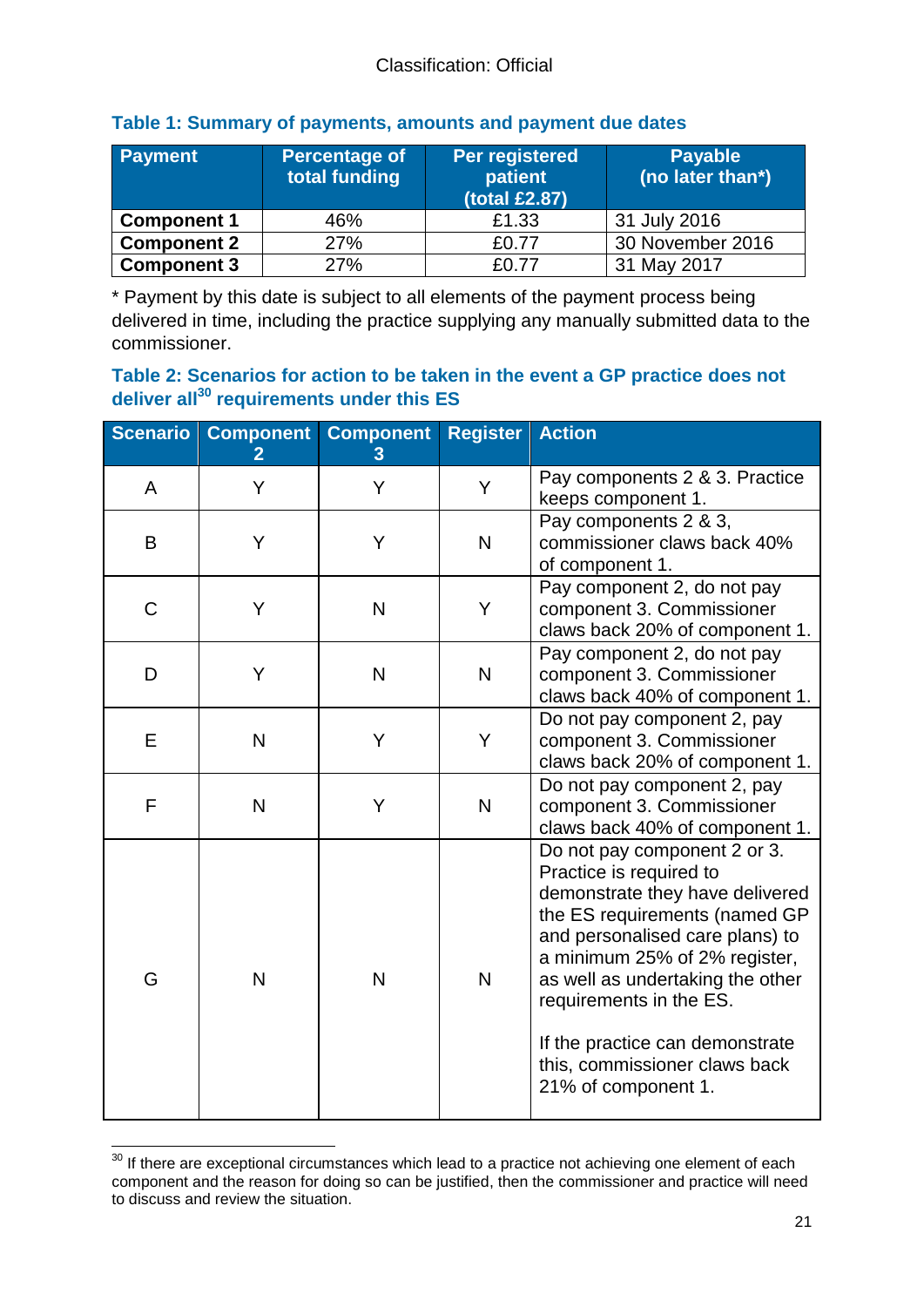|  | Scenario Component Component Register Action |                                                                                                   |
|--|----------------------------------------------|---------------------------------------------------------------------------------------------------|
|  |                                              | If the practice cannot<br>demonstrate this, commissioner<br>claws back entire component 1<br>(46% |

- 7.14 Commissioners will be responsible for post payment verification. This may include auditing claims of practices to ensure that they meet the requirements of this ES. Commissioners may make use of the information received or collected.
- 7.15 Where required, GP practices must make available to commissioners any information they require and that the practice can reasonably be expected to obtain, in order to establish whether or not the practice has fulfilled its obligation under the ES.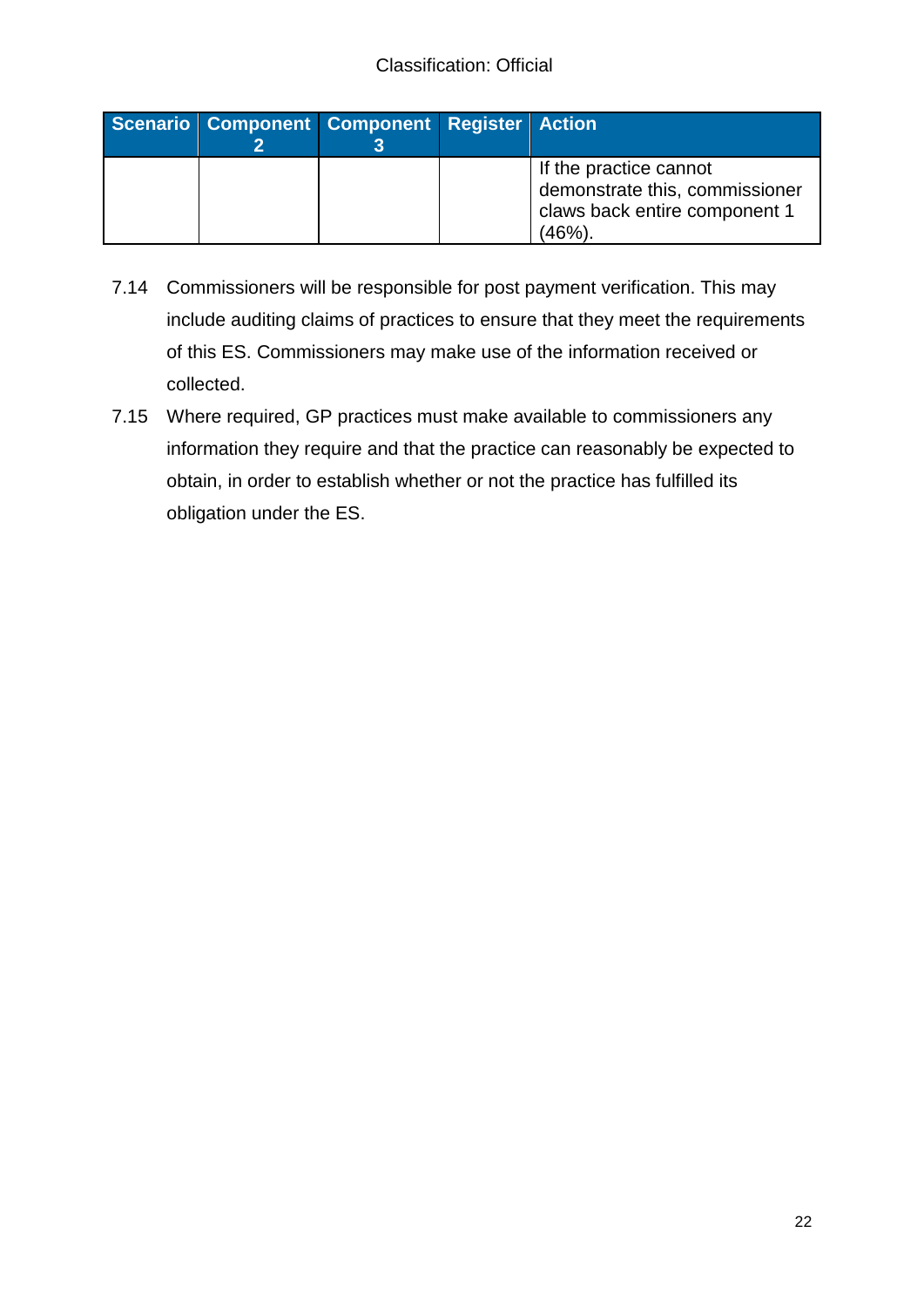## **Annex A: Reporting template**

#### **[Name] Commissioner 2016/17 Avoiding Unplanned Admissions Enhanced Service – Reporting Template**

**Practice Name:** 

**Practice Code:** 

**Signed on behalf of practice:** Date: Date: Date: Date: Date: Date: Date: Date: Date: Date: Date: Date: Date: Date: Date: Date: Date: Date: Date: Date: Date: Date: Date: Date: Date: Date: Date: Date: Date: Date: Date: Date

<span id="page-22-0"></span>

| SECTION 1 – practice availability                                                                                                                                           |                   |  |  |
|-----------------------------------------------------------------------------------------------------------------------------------------------------------------------------|-------------------|--|--|
| Please specify how health and social care services can contact the practice in emergency situations regarding patients on the<br>1.<br>practice's registered list?          |                   |  |  |
| a. A&E and ambulance staff                                                                                                                                                  |                   |  |  |
| Care and nursing homes<br>b.                                                                                                                                                |                   |  |  |
| Other care providers<br>$C_{\cdot}$<br>(e.g. mental health and<br>social services)                                                                                          |                   |  |  |
| Does the practice have a system in place to enable patients on the case management<br>2.<br>register to receive same day telephone consultations for their urgent enquires? | <b>YES</b><br>NO. |  |  |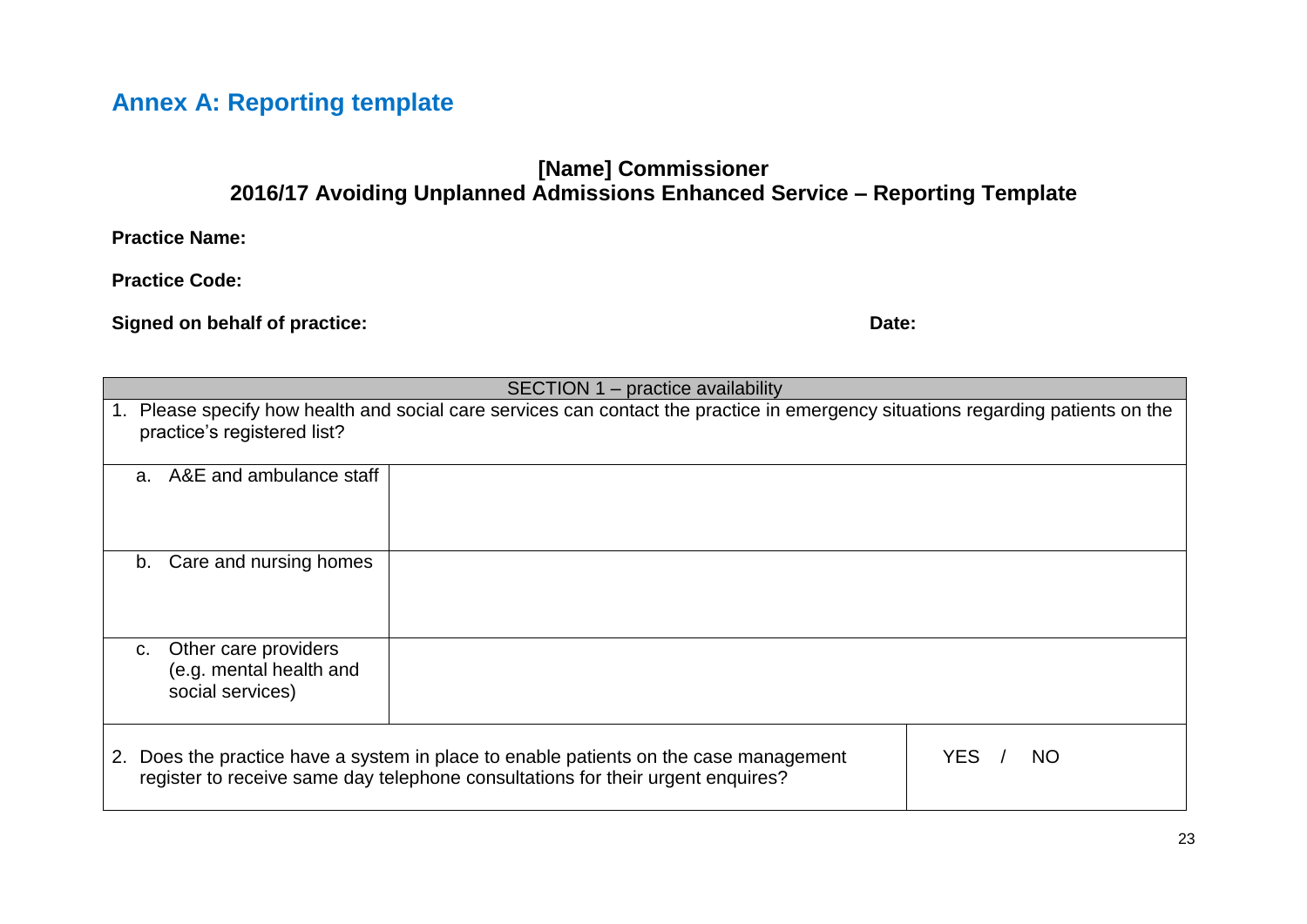| SECTION 2 - proactive case management                                                                                                                                                                                                                                                              |                         |  |  |  |
|----------------------------------------------------------------------------------------------------------------------------------------------------------------------------------------------------------------------------------------------------------------------------------------------------|-------------------------|--|--|--|
| 1. Has the practice agreed personalised care plans or undertaken at least one care review during the year, with at least 1.8%<br>per cent of eligible patients (i.e. patients aged 18 and over) by:                                                                                                |                         |  |  |  |
| 30 September 2016?<br>a.                                                                                                                                                                                                                                                                           | <b>YES</b><br><b>NO</b> |  |  |  |
| 31 March 2017?<br>b.                                                                                                                                                                                                                                                                               | <b>YES</b><br><b>NO</b> |  |  |  |
| 2. Has the practice agreed personalised care plans with all patients on the case management<br>register or undertaken at least one care review during the year?<br>(i.e. for a minimum of 2% of the practice population aged 18 and over on the register<br>between 1 April 2016 to 31 March 2017) | <b>YES</b><br><b>NO</b> |  |  |  |
| 3. Has the practice submitted manual data relating to any patients who have died or moved in<br>each of the six month periods?                                                                                                                                                                     | <b>YES</b><br><b>NO</b> |  |  |  |
| 4. Have all patients on the case management register been notified of their named<br>accountable GP?                                                                                                                                                                                               | <b>YES</b><br><b>NO</b> |  |  |  |
| SECTION 3 - hospital discharge process                                                                                                                                                                                                                                                             |                         |  |  |  |
| 1. Is there a system in place for contacting patients post-discharge from hospital?                                                                                                                                                                                                                | <b>YES</b><br><b>NO</b> |  |  |  |
| 2. What recommendations has the practice made to the commissioner and CCG (if not the commissioner of the ES) to support<br>improvements in the commissioning of services for patients in this group?<br>Please provide brief details.                                                             |                         |  |  |  |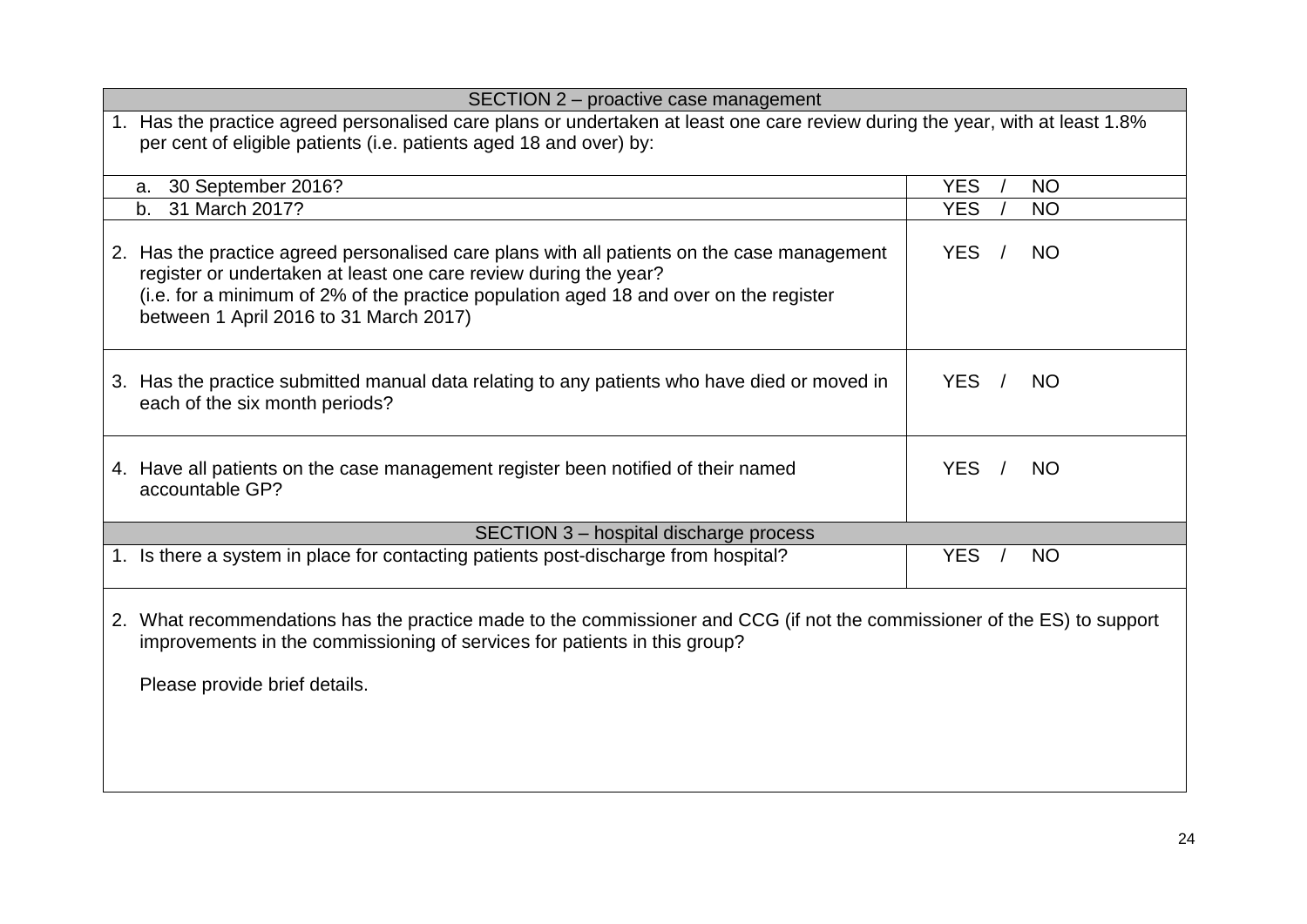| SECTION 4 – internal practice reviews                                                                                                                                                                                                     |                         |  |
|-------------------------------------------------------------------------------------------------------------------------------------------------------------------------------------------------------------------------------------------|-------------------------|--|
| Has the practice carried out reviews of emergency admissions and A&E attendances for:                                                                                                                                                     |                         |  |
|                                                                                                                                                                                                                                           |                         |  |
| their registered patients living in care and nursing homes?<br>a.                                                                                                                                                                         | <b>YES</b><br><b>NO</b> |  |
| their patients on the case management register?<br>b.                                                                                                                                                                                     | <b>YES</b><br><b>NO</b> |  |
| What recommendations has the practice made to the commissioner and CCG (if not the commissioner of the ES) to support<br>3.<br>improvements in the commissioning of services for patients in this group?<br>Please provide brief details. |                         |  |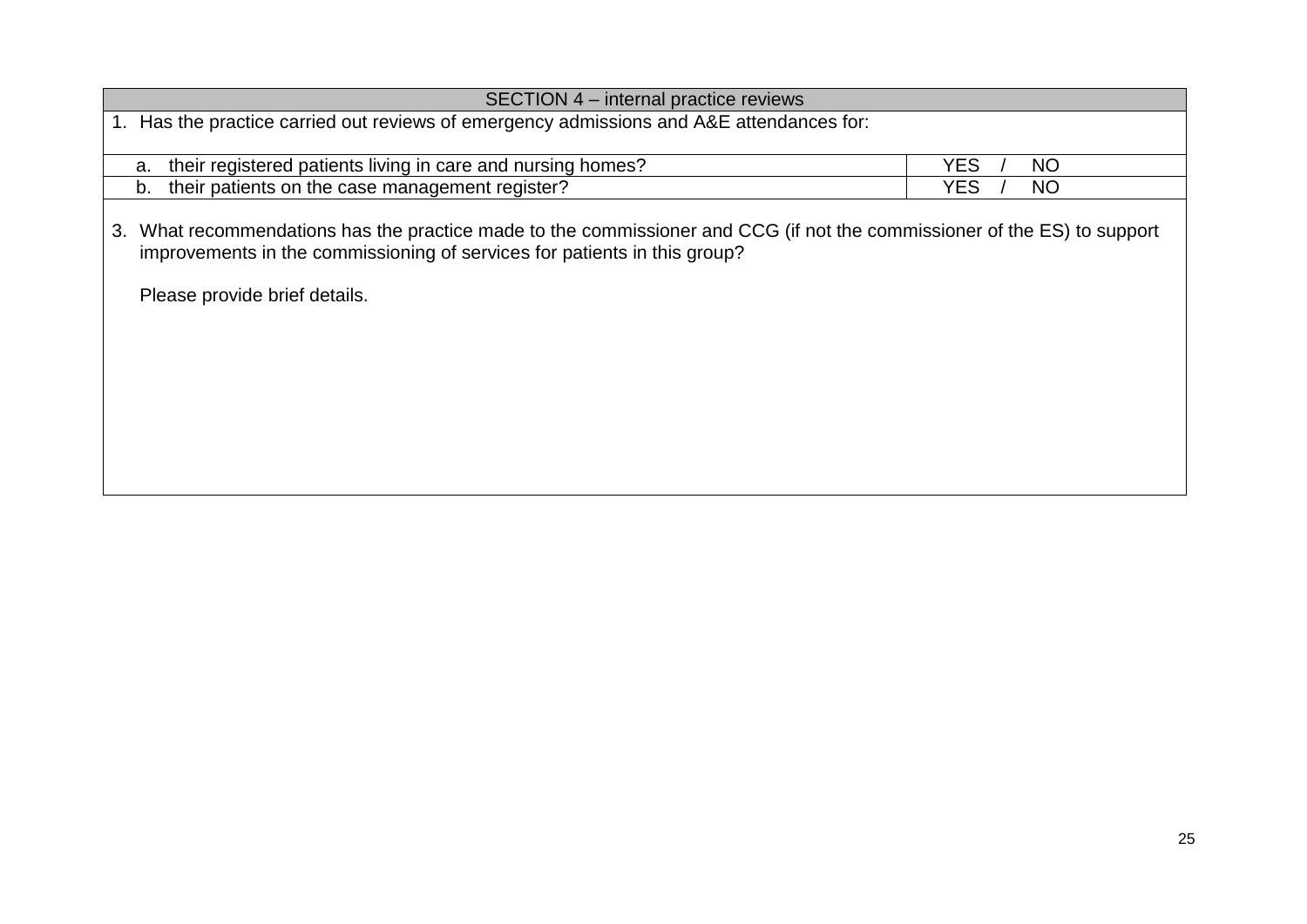#### **Reporting template - notes**

**Reports are required to be submitted, to the commissioner and CCG (if not the commissioner of the ES), on a twice yearly basis by no later than the last day of the month following the end of the relevant six month period.** 

This reporting template should be read in conjunction with the specification and guidance.

It is the practice's responsibility to ensure that they are familiar with the guidance set out nationally and that they fully understand the ES requirements for the completion of reporting submissions. Failure to understand the requirements of this ES may result in components not being met and payments being withheld – see section on payment and validation in the service specification. It is essential that GP practices engage with their CCG throughout the process.

The reports should be submitted electronically and any additional documents should be scanned in where possible to minimise paper requirements. The submission email address […to be added by the commissioner/will be confirmed closer to the deadline date]. Please contact your contract manager if you have any queries in the meantime.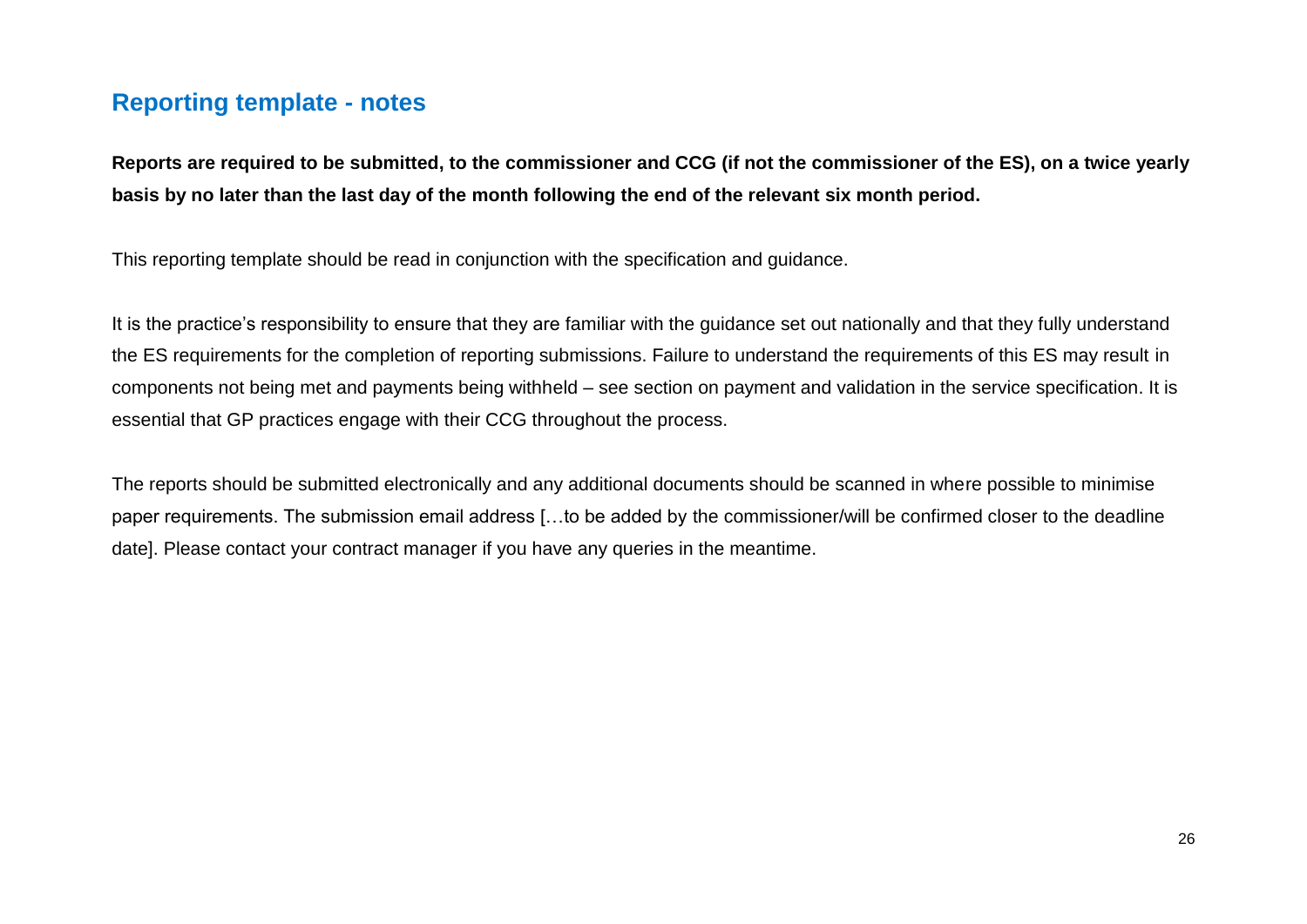## <span id="page-26-0"></span>**Annex B: Administrative provisions relating to payments under the ES for avoiding unplanned admissions: proactive case finding and patient care review for vulnerable people**

- 1. Payments under the ES for avoiding unplanned admissions: proactive case finding and patient care review for vulnerable people are to be treated for accounting and superannuation purposes as gross income of the GP practice in the financial year.
- 2. The amount calculated as payment for the financial year with respect to:
	- **Component one** falls due on the 31 July 2016, the last day of the month following the month in which GP practices are able to agree to participate in this ES.
	- **Component two** falls due on the last day of the month following the month during which the GP practice provides the assurance that they have delivered the minimum requirements associated with this component.
	- **Component three** falls due on the last day of the month following the month during which the GP practices provides assurance that they have delivered the minimum requirements associated with this component.
- 3. Payments under this ES, or any part thereof, will be made only if the GP practice satisfies the following conditions:
	- a. the GP practice must make available to the commissioner any information which commissioners need and the GP practice either has or could be reasonably expected to obtain, in order to establish whether the GP practice has fulfilled its obligation under the ES arrangements;
	- b. the GP practice must make any returns required of it (whether computerised or otherwise) to the Exeter Registration System or CQRS and do so promptly and fully; and
	- c. all information supplied pursuant to or in accordance with this paragraph must be accurate.
- 4. If the GP practice does not satisfy any of the above conditions, commissioners may, in appropriate circumstances, withhold payment of any, or any part of, an amount due under this ES that is otherwise payable.
- 5. In the event a GP practice does not achieve components two and three and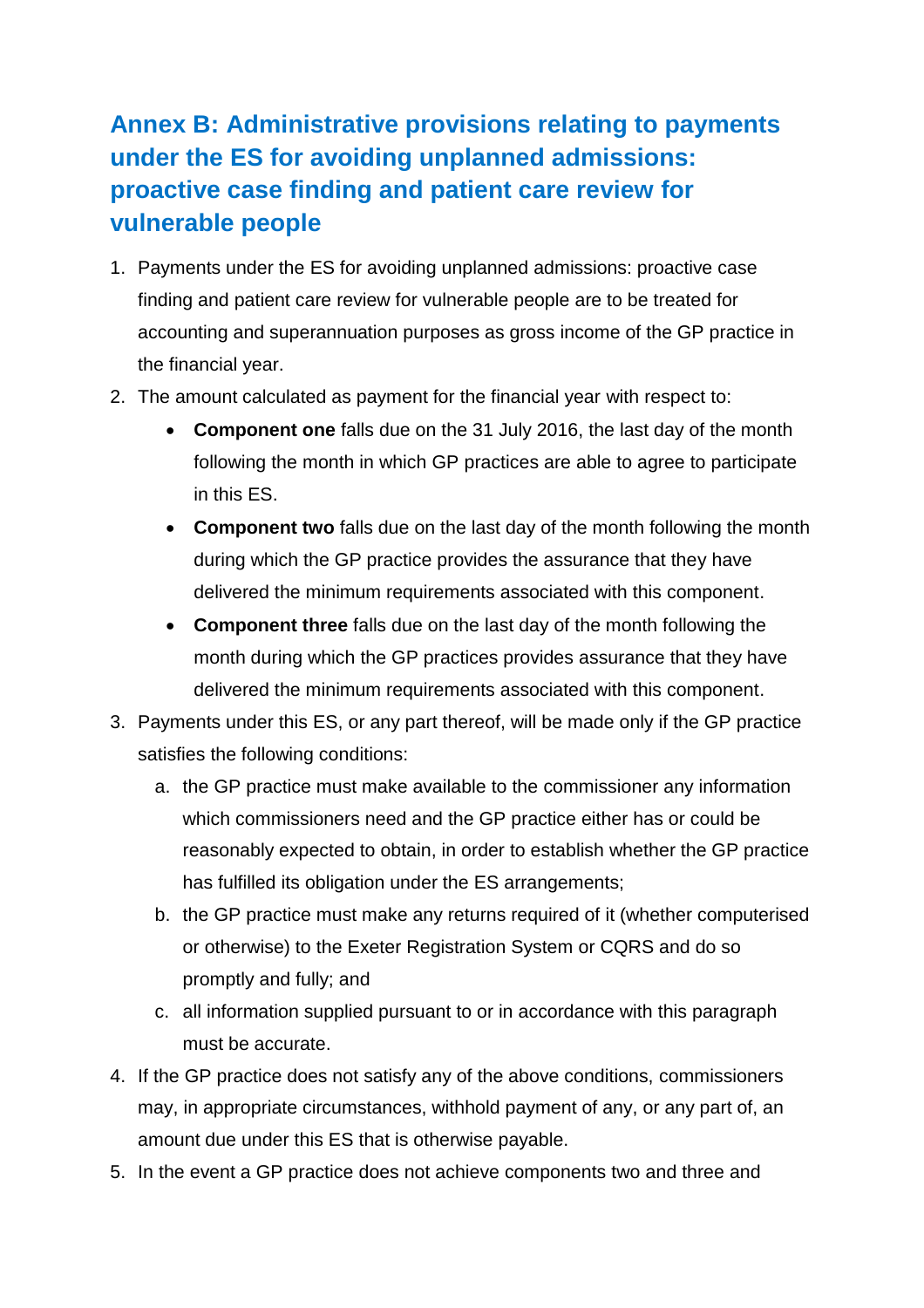maintain the case management register at least an average of two per cent of the eligible patient cohort across the financial year, then in accordance with table 2 (see payment and validation) the commissioner **will not be required to make payments or will be able to claw back payments made as per the process outlined in table 2 as referred above**. Any claw back of payments will be made at the end of the financial year. If there are exceptional circumstances which lead to a GP practice not achieving one element of each component and the reason for doing so can be justified, then the GP practice and their commissioner will need to discuss and review the situation.

- 6. If the commissioner makes a payment to a GP practice under this ES and:
	- a. the GP practice was not entitled to receive all or part thereof, whether because it did not meet the entitlement conditions for the payment or because the payment was calculated incorrectly (including where a payment on account overestimates the amount that is to fall due), or
	- b. the commissioner was entitled to withhold all or part of the payment because of a breach of a condition attached to the payment, but is unable to do so because the money has already been paid, or

the commissioner is entitled to repayment of all or part of the money paid then.

- 7. Commissioners may recover the money paid by deducting an equivalent amount from any payment payable to the GP practice and where no such deduction can be made, it is a condition of the payments made under this ES that the contractor must pay to the commissioner that equivalent amount.
- 8. Where the commissioner is entitled under this ES to withhold all or part of a payment because of a breach of a payment condition and the commissioner does so or recovers the money by deducting an equivalent amount from another payment in accordance with paragraph 5 of this annex, it may, where it sees fit to do so, reimburse the contractor the amount withheld or recovered, if the breach is cured.

**Provisions relating to GP practices that terminate or withdraw from the ES prior to 31 March 2017 (subject to the provisions below for termination attributable to a GP practice split or merger)**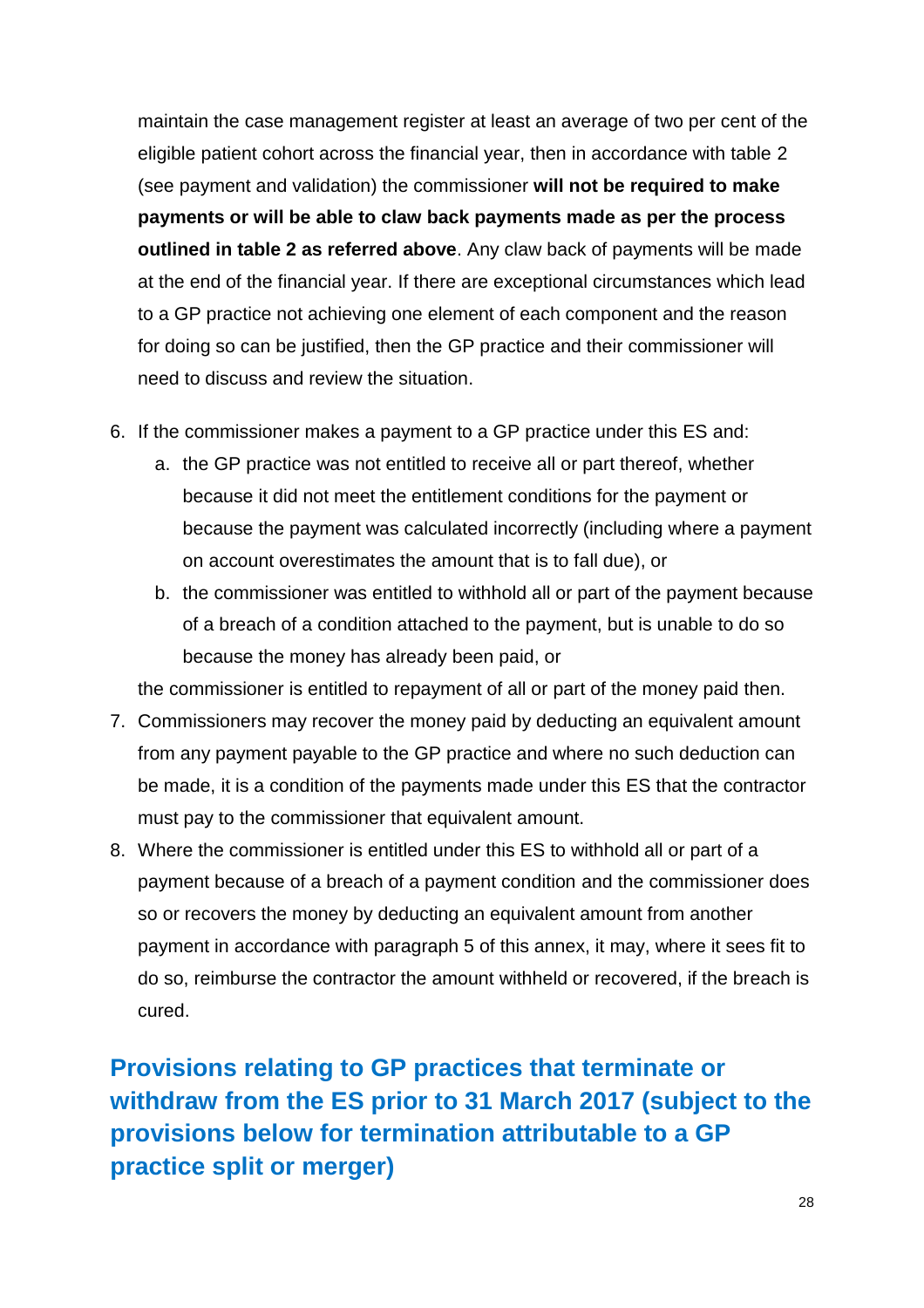- 9. Where a GP practice has entered into the ES avoiding unplanned admissions: proactive case finding and care review for vulnerable people but its primary medical care contract subsequently terminates or the GP practice withdraws from the ES prior to 31 March 2017, the GP practice is entitled to a payment in respect of its participation, calculated in accordance with the provisions set out below. Any payment calculated will fall due on the last day of the month following the month during which the commissioner has all the information its needs to calculate such a payment.
- 10.In order to qualify for payment in respect of participation under the ES, the GP practice must provide the commissioner with the information under paragraph 6.1, 6.3, 6.4 and 6.5 of the ES specification before payment will be made. This information should be provided in writing, within 28 days following the termination of the contract or the withdrawal from the ES agreement.
- 11.The payment due to GP practices who terminate or who withdraw from the ES agreement prior to 31 March 2017 will be calculated  $31$  as:
	- **Component one** calculated as £1.33 divided by 365 days, multiplied by the number of days the GP practice provided the service during the financial year, multiplied by CRP as at 1 April 2016.
	- **Component two** calculated as £0.77 divided by 182 days, multiplied by the number of days the GP practice provided the service during the second quarter of the financial year, multiplied by CRP as at 1 April 2016 and if the GP practice maintained a minimum of two per cent for the case management register during the relevant days.
	- **Component three** calculated as £0.77 divided by 183 days, multiplied by the number of days the GP practice provided the service during the third quarter of the financial year, multiplied by CRP as at 1 April 2016 and if the GP practice maintained a minimum of two per cent for the case management register during the relevant days.

l

 $31$  Providing the GP practice can demonstrate delivery of the minimum requirements of the service specification for each payment component.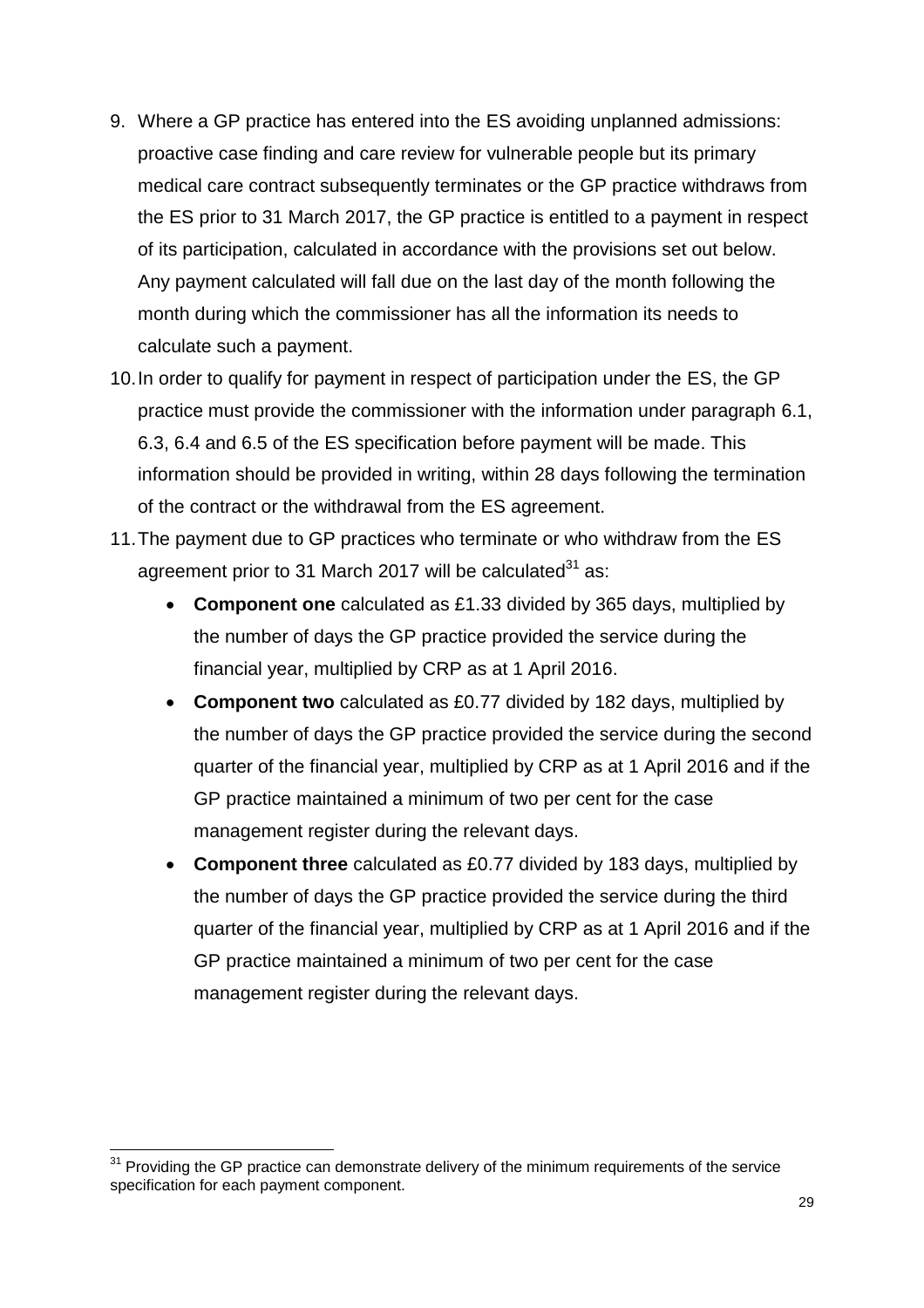#### **Provisions relating to GP practices who merge or split.**

- 12.Where two or more GP practices merge or are formed following a contractual split of single GP practice and as a result the registered population is combined or divided between new GP practice(s), the new GP practice(s) may enter into a new or a varied agreement to provide the ES for avoiding unplanned admissions: proactive case finding and patient care review for vulnerable people.
- 13.The ES agreements of the GP practices that formed following a contractual merger, or the GP practice prior to contractual split, will be treated as having terminated and the entitlement of the GP practice(s) to any payment(s) will be assessed on the basis of the provisions of paragraph 9 of this annex.
- 14.The entitlement to any payment(s) of the GP practice(s), formed following a contractual merger or split, entering into the new or varied agreement for the ES, will be assessed and any new arrangements that may be agreed in writing with the commissioner will commence at the time the GP practice starts to provide such new arrangements.
- 15.Where that new or varied agreement is entered into and the new arrangements commence within 28 days of the new GP practice(s) being formed, the new arrangements are deemed to have commenced on the date of the new GP practice(s) being formed. Payment will be assessed in line with the ES specification – subject to provisions of paragraph 14 of this annex.
- 16.The commissioner is entitled to make an adjustment to the payment, or any part thereof, if payment has already been made or is payable to the previous GP practice(s) for participating in the ES. The adjustment may be:
	- **Component one** calculated as £1.33 divided by 365 days, multiplied by the number of days remaining in the financial year from the date of the new arrangements, multiplied by the number of registered patients.
	- **Component two** calculated as £0.77 divided by 182 days, multiplied by the number of days remaining if quarter two from when the new arrangements came into place, multiplied by the number of registered patients and if the GP practice maintained a minimum of two per cent for the case management register during the relevant days.
	- **Component three** calculated as £0.77 divided by 183 days, multiplied by the number of days remaining if quarter three from when the new